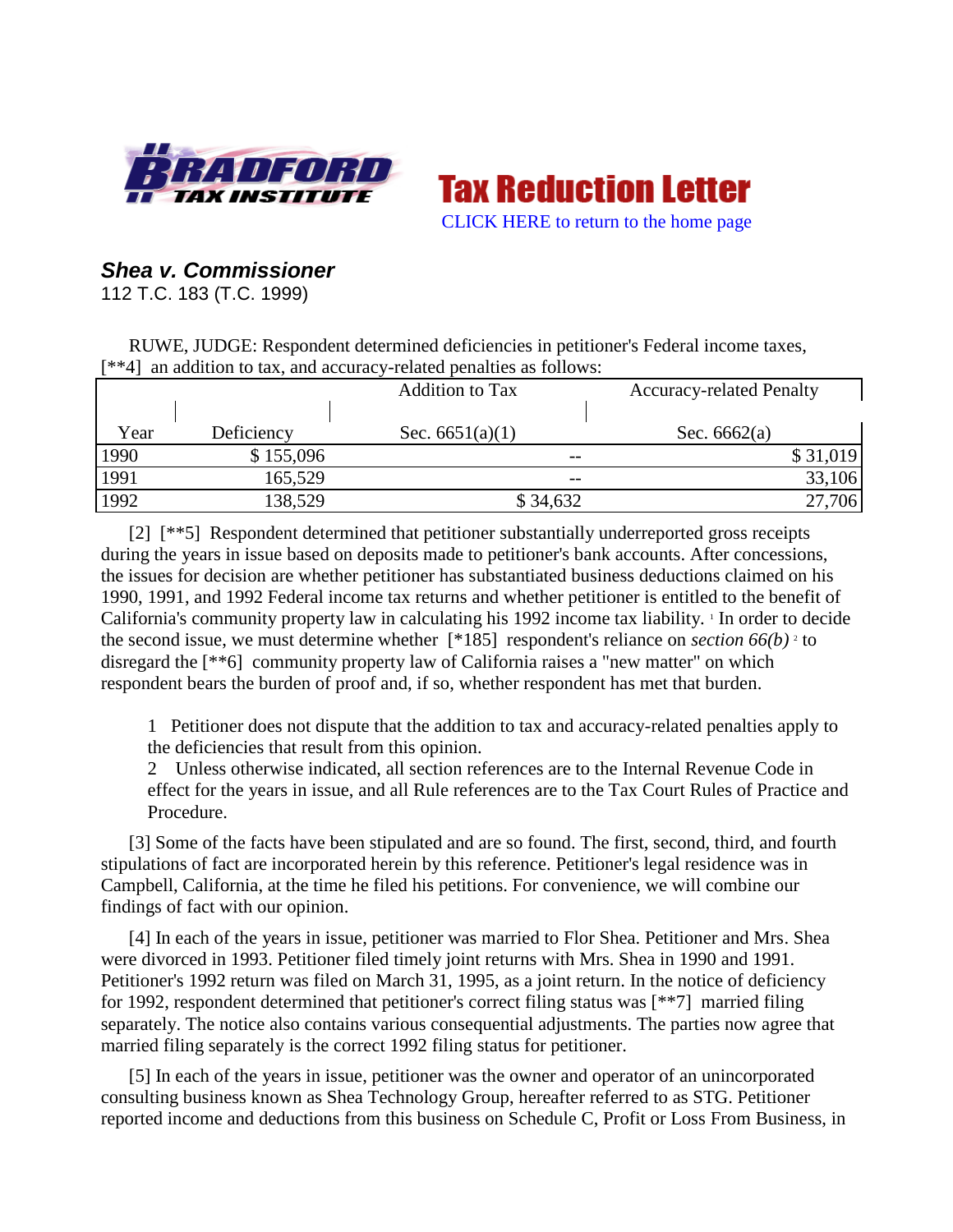each of the years in issue. The parties now agree that petitioner underreported STG's gross business receipts by \$ 216,143 in 1990, \$ 208,134 in 1991, and \$ 272,902 in 1992. <sup>3</sup>

3 Respondent proposed that we find these unreported gross receipt figures, and petitioner indicated that he did not object. In respondent's reply brief, he states that the total amount of unreported gross receipts for 1992 is \$ 274,902. We will use the lower figure to which the parties have agreed.

[6] Petitioner also bought, sold, and traded military memorabilia. Petitioner did not report this activity on his 1990, 1991, or 1992 returns.

## A. SCHEDULE C DEDUCTIONS

[7] In the notices of deficiency for the years 1990, 1991, and 1992, respondent [\*\*8] disallowed all petitioner's Schedule C deductions. Respondent now concedes certain of these deductions. 4 [\*186] We must decide which, if any, of the remaining deductions claimed by petitioner are allowable.

4 Respondent concedes: Air phone charges of \$ 89 in 1990, \$ 247 in 1991, and \$ 1,808 in 1992; office rent of \$ 25,050 in 1990 and \$ 25,000 in 1991; postage and secretarial services of \$ 1,880 in both 1990 and 1991; office expenses of \$ 951.34 in 1990; and printing expenses of \$ 20,595 in 1990 and \$ 5,424 in 1991. The total deductions conceded by respondent are \$ 48,565.34 in 1990, \$ 32,551.00 in 1991, and \$ 1,808.00 in 1992.

[8] Deductions are a matter of legislative grace, and taxpayers bear the burden of proving that they are entitled to any deductions claimed. *Rule 142(a)*; *INDOPCO, Inc. v. Commissioner, 503 U.S. 79, 84, 117 L. Ed. 2d 226, 112 S. Ct. 1039 (1992)*; *New Colonial Ice Co. v. Helvering, 292 U.S. 435, 440, 78 L. Ed. 1348, 54 S. Ct. 788 (1934)*. Taxpayers are required to maintain sufficient records to enable the Commissioner to determine their correct tax liability. *Sec. 6001*.

[9] *Section 162* generally allows a deduction for all the ordinary and necessary expenses paid or incurred [\*\*9] during the taxable year in carrying on any trade or business. Such expenses must be directly connected with or pertain to the taxpayer's trade or business. *Sec. 1.162-1(a), Income Tax Regs.* The determination of whether an expenditure satisfies the requirements of *section 162* is a question of fact. *Commissioner v. Heininger, 320 U.S. 467, 475, 88 L. Ed. 171, 64 S. Ct. 249 (1943)*.

[10] *Section 162(a)(2)* allows a deduction for all the ordinary and necessary traveling expenses, including meals, paid by a taxpayer during the taxable year while traveling away from home in the pursuit of a trade or business. A travel or entertainment deduction is disallowed if the taxpayer does not satisfy the substantiation requirements of *section* 274(d)<sup>5</sup> through either adequate records or the taxpayer's own [\*187] detailed statement that is corroborated by sufficient evidence. *Section 274(d)* also applies to listed property, which includes any passenger automobile. *Secs. 274(d)(4)*,  $280F(d)(4)(A)(i)$ . At a minimum, the taxpayer must substantiate: (1) The amount of the expense, (2) the time and place such expense was incurred, (3) the business purpose of the expense, and (4) the business relationship to the taxpayer [\*\*10] of persons entertained. *Sec. 274(d)*.

5 *Sec. 274(d)* provides: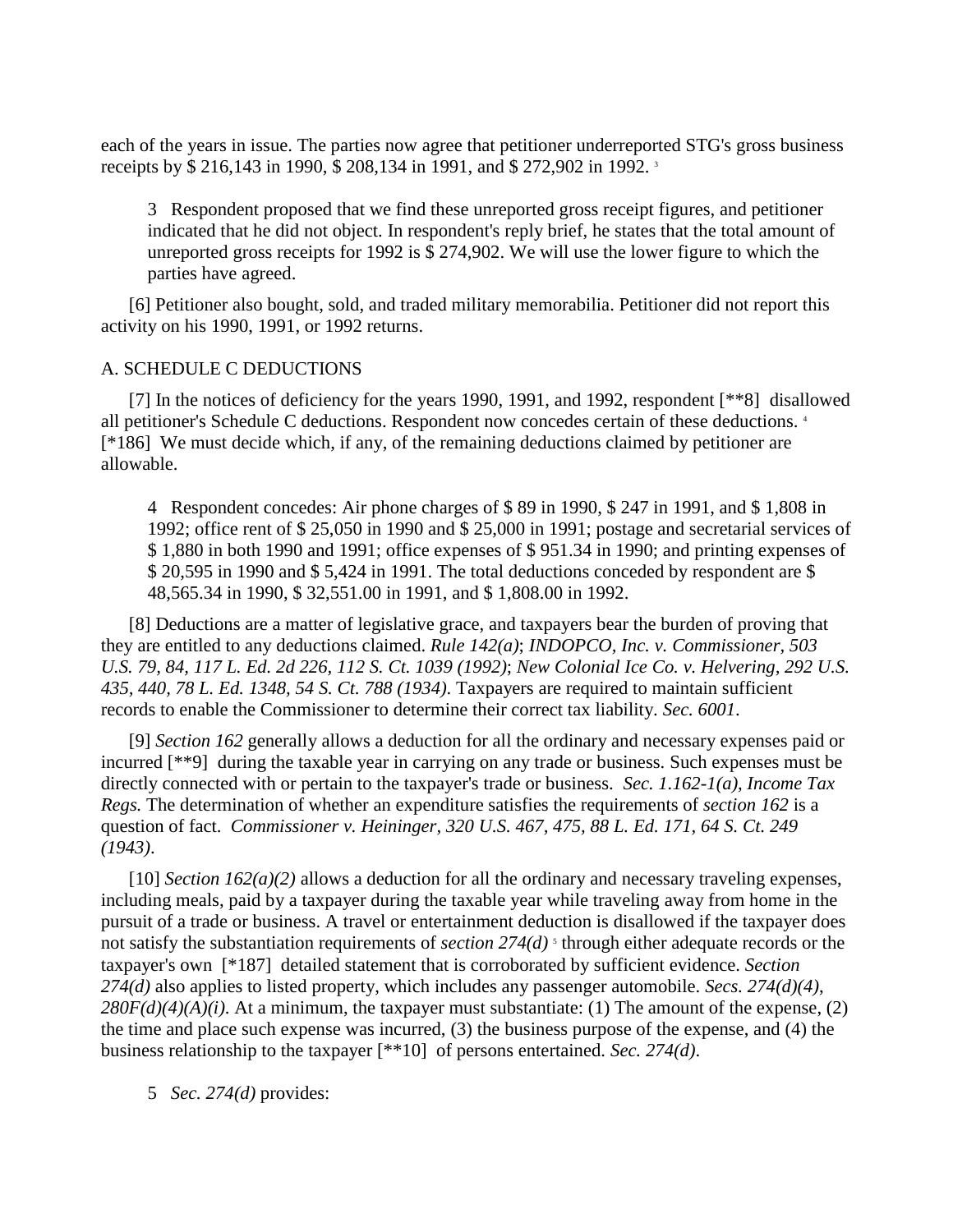(d) Substantiation Required. -- No deduction or credit shall be allowed --

 (1) under *section 162* or *212* for any traveling expense (including meals and lodging while away from home),

 (2) for any item with respect to an activity which is of a type generally considered to constitute entertainment, amusement, or recreation, or with respect to a facility used in connection with such an activity,

(3) for any expense for gifts, or

 (4) with respect to any listed property (as defined in *section 280F(d)(4)*),

 unless the taxpayer substantiates by adequate records or by sufficient evidence corroborating the taxpayer's own statement (A) the amount of such expense or other item, (B) the time and place of the travel, entertainment, amusement, recreation, or use of the facility or property, or the date and description of the gift, (C) the business purpose of the expense or other item, and (D) the business relationship to the taxpayer of persons entertained, using the facility or property, or receiving the gift. The Secretary may by regulations provide that some or all of the requirements of the preceding sentence shall not apply in the case of an expense which does not exceed an amount prescribed pursuant to such regulations. This subsection shall not apply to any qualified nonpersonal use vehicle (as defined in subsection (i)).

[\*\*11] [11] The regulations further clarify the stringent substantiation requirements of *section 274*. A taxpayer generally must substantiate each expenditure by producing (1) adequate records or (2) sufficient evidence to corroborate his or her own statement. Sec.  $1.274-5T(c)(1)$ , Temporary Income Tax Regs., *50 Fed. Reg. 46016*-46017 (Nov. 6, 1985). The "adequate records" standard requires that a taxpayer maintain an account book, diary, log, statement of expense, or other similar record in which entries of expenditures are recorded at or near the time of the expenditure. In addition, a taxpayer must supply documentary evidence, such as receipts or paid bills. Sec. 1.274- 5T(c)(2)(i) to (iii), Temporary Income Tax Regs., *50 Fed. Reg. 46017*-46020 (Nov. 6, 1985). Alternatively, taxpayers who are unable to satisfy the adequate records requirement are still entitled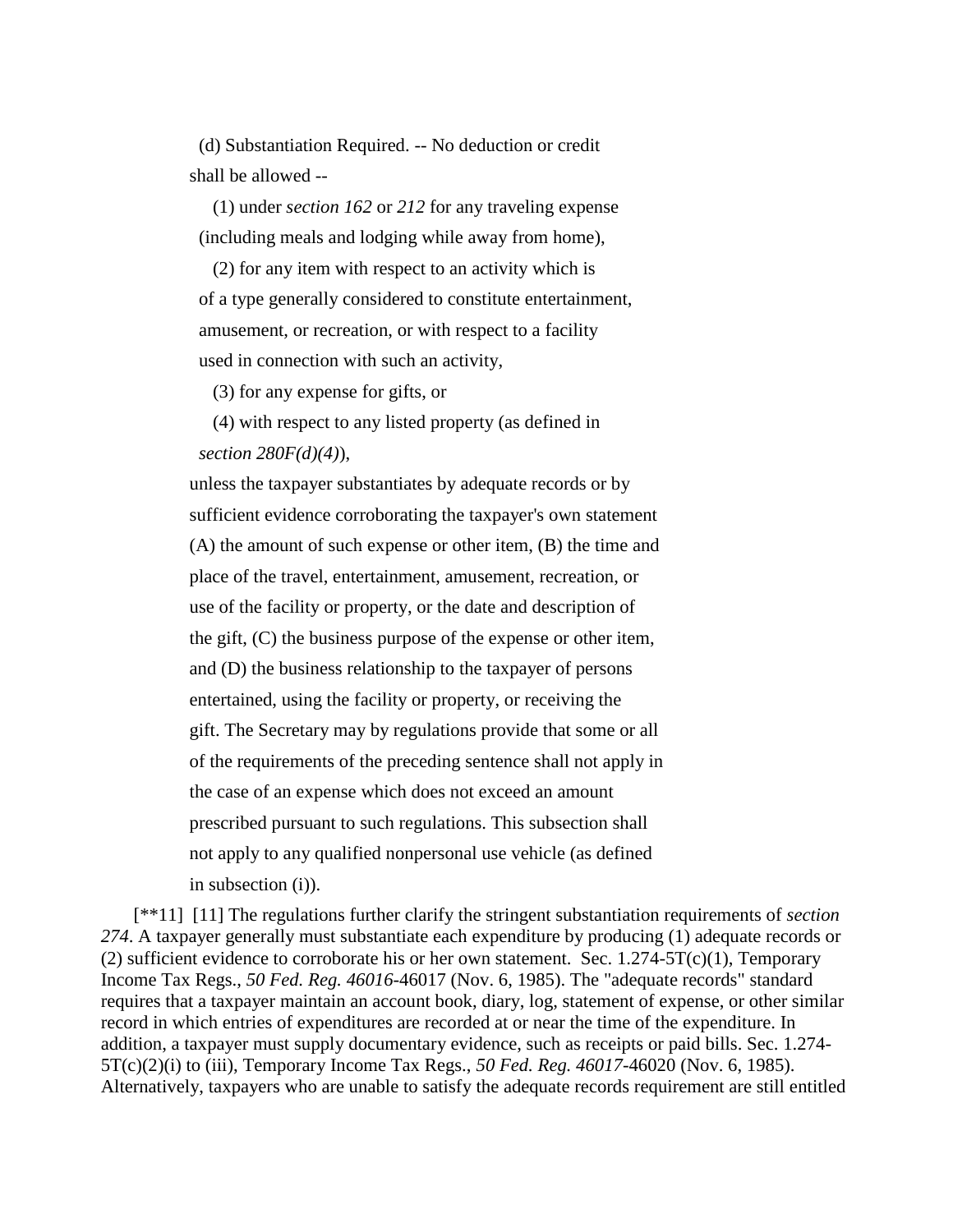to a deduction for expenses that they can substantiate with other corroborative evidence. Sec. 1.274-5T(c)(3), Temporary Income Tax Regs., *50 Fed. Reg. 46020*-46021 (Nov. 6, 1985).

[12] For expenses other than those covered by the provisions of *section 274(d)*, [\*\*12] if the taxpayer failed to keep adequate records but the Court is convinced that deductible expenditures were incurred, the Court "should make as close an approximation as it can, bearing heavily if it chooses upon the taxpayer whose inexactitude is of his own making." *Cohan v. Commissioner, 39 F.2d 540, 544 (2d Cir. 1930)*. However, we must have some rational basis on which an estimate may be made. *Vanicek v. Commissioner, 85 T.C. 731, 742-743 (1985)*.

[13] Petitioner deducted Schedule C business expenses totaling \$ 162,278 in 1990, \$ 192,516 in 1991, and \$ 211,709 in 1992. These deductions fall into two categories. One category must meet the substantial and stringent requirements of *section* [\*188] *274(d)*. The other category consists of all the other claimed deductions.

#### 6 See appendix.

[14] Regarding the deductions governed by *section 274*, respondent has conceded some items of expense, and petitioner has conceded that the air travel expenses in all the years in issue cannot be adequately substantiated. Petitioner has put forward no believable explanation for the absence of required records; consequently, the burden of his inexactitude [\*\*13] must fall on him. Petitioner did not produce any witnesses to corroborate when and where he traveled on business. Mrs. Shea could testify only to the fact that petitioner was not home and that petitioner said he was traveling on business. While it is likely that some of petitioner's travel was business related, we have insufficient information to allow any deductions given the strict standards set by *section 274*. Petitioner's claims for deductions relating to meals away from home and lodging expenses fail for the same reasons that the airline travel expenses fail. The other claimed deductions subject to *section 274(d)*, including passenger auto expense and entertainment, are likewise unsubstantiated. Petitioner did not keep a contemporaneous trip diary to record business miles traveled in his personal vehicle and did not maintain a record of the parties entertained or the business purpose. We, consequently, uphold respondent's disallowance of these items as not complying with the statutory requirements of *section 274*.

[15] As to the remaining items, we find that petitioner paid and is entitled to a deduction for telephone expenses in the amounts of \$ 7,735 for 1990 and \$ 6,616 for [\*\*14] 1991, in addition to the items respondent has conceded. With respect to the other claimed deductions, the only documents presented to substantiate petitioner's claimed business expenses were credit card summaries, charge slips showing various purchases, and a crude ledger for 1990, which appears to have been prepared from canceled checks. These credit card summaries contain personal expenses, 7 what appears to be military memorabilia-related expenses, and what purports to be business expenses. Other than the credit card summaries and petitioner's less then credible, vague, and selfserving [\*189] testimony, there is no corroborative evidence of the business purpose of these expenses. As we have stated many times before, this Court is not bound to accept a taxpayer's selfserving, unverified, and undocumented testimony. *Tokarski v. Commissioner 87 T.C. 74, 77 (1986)*. While there are undoubtedly business expenses contained within the credit card summaries, we cannot in most instances determine which expenses relate to the military memorabilia activity,  $\delta$  are personal expenses, or are truly business expenses. Except as noted above, petitioner has produced insufficient [\*\*15] evidence to persuade us that respondent's disallowance of the deductions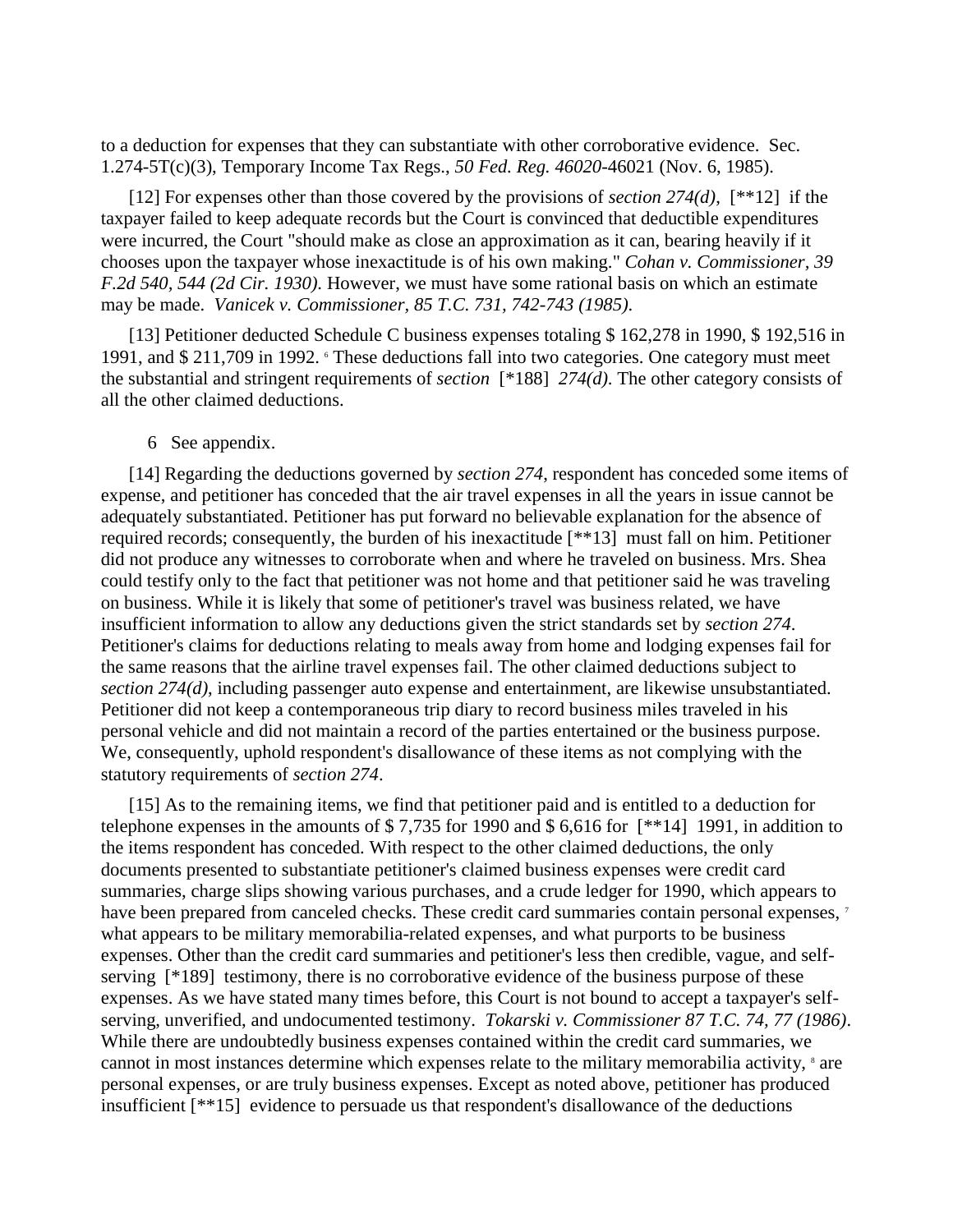reported in Schedules C of the returns is in error. Consequently, with the exceptions noted above, we uphold respondent's disallowance of deductions.

7 For example, airfares for family members and third parties not employees of STG, a limousine rental for petitioner's daughter who was not an employee, items noted as apparel and accessories, leather goods and accessories, fine art and frames, and jewelry and gifts. 8 We are unable to determine the exact magnitude of petitioner's military memorabilia activity, but it appears to be quite extensive. During the examination, petitioner or his agent provided a document in the form of a ledger. The ledger appears to show six transactions in 1990 for amounts of \$ 46,836, \$ 4,400, \$ 27,755, \$ 8,084, \$ 64,874, and \$ 20,100 that relate to petitioner's military memorabilia activity.

[16] Based on the foregoing, we find that the net profit from petitioner's consulting business was \$ 336,231.66 in 1990, \$ 356,394.00 in 1991, and \$ 443,172.00 in 1992. 9

| $\overline{\phantom{a}}$<br>THE THE PLOTIC WAS CALCULATED AS TOHOWS. |              |              |              |
|----------------------------------------------------------------------|--------------|--------------|--------------|
|                                                                      | 1990         | 1991         | 1992         |
| Reported receipts                                                    | \$176,389.00 | \$187,427.00 | \$172,078.00 |
| Unreported receipts                                                  | 216,143.00   | 208,134.00   | 272,902.00   |
|                                                                      |              |              |              |
| Less:                                                                |              |              |              |
| Conceded deductions                                                  | 48,565.34    | 32,551.00    | 1,808.00     |
| Additional allowable                                                 |              |              |              |
| deductions                                                           | 7,735.00     | 6,616.00     | 0.00         |
|                                                                      |              |              |              |
| Net profit                                                           | 336,231.00   | 356,394.00   | 443,172.00   |

9 The net profit was calculated as follows:

[\*\*16] B. APPLICATION OF COMMUNITY PROPERTY LAW IN 1992

[17] Petitioner's 1992 return was filed as a joint return. In the notice of deficiency, respondent changed petitioner's filing status from married filing jointly to married filing separately. Nevertheless, respondent determined petitioner's unreported income without making any adjustment for California's community property law. The notice of deficiency does not refer to California community property law, any exceptions to such law, or any facts that might support such exceptions.

[18] Married persons who reside in a community property State are generally each required to report one-half of their community income for Federal income tax purposes. *United* [\*190] *States v. Mitchell, 403 U.S. 190, 29 L. Ed. 2d 406, 91 S. Ct. 1763 (1971)*; *Drummer v. Commissioner, T.C. Memo 1994-214*, affd. without published opinion *68 F.3d 472 (5th Cir. 1995)*. Petitioner contends that under California law, the 1992 income generated by petitioner's consulting business is community income and that he is required to report and be taxed on only one-half of that community income for Federal tax purposes.

[19] Respondent now [\*\*17] recognizes that all of STG's income is community income under California law. Respondent also stipulated that \$ 119,204 of STG's net profit for 1992, the amount which was transferred to petitioner's and Mrs. Shea's household checking account in 1992, was community income reportable by each spouse in the amount of \$ 59,602. The parties dispute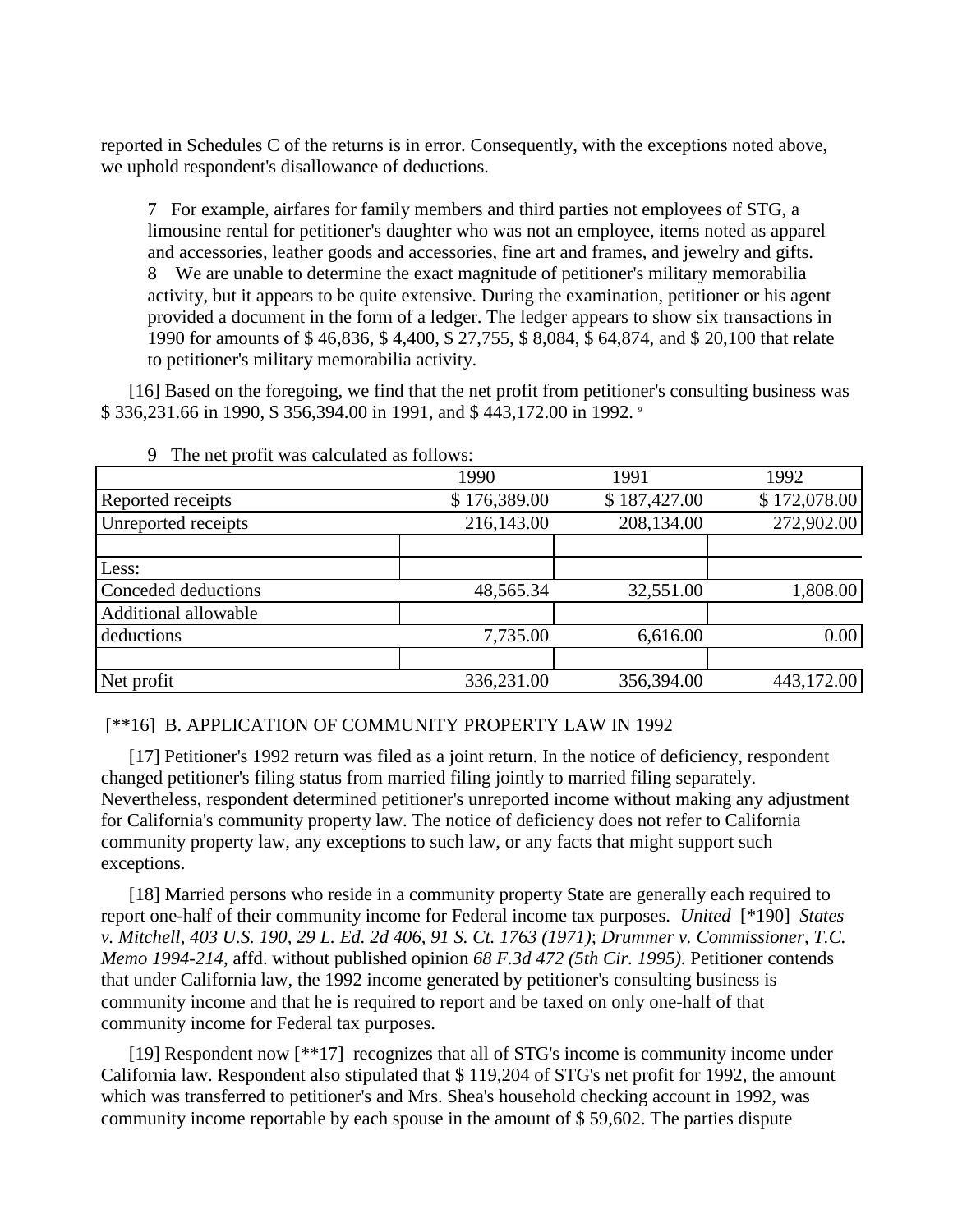whether STG's 1992 net profit in excess of \$ 119,204 should all be attributed to petitioner, regardless of community property law. On brief, respondent relies solely on the provisions of *section 66(b)* to deny petitioner the income-splitting benefits of California's community property law. *Section 66(b)* provides:

 The Secretary may disallow the benefits of any community property law to any taxpayer with respect to any income if such taxpayer acted as if solely entitled to such income and failed to notify the taxpayer's spouse before the due date (including extensions) for filing the return for the taxable year in which the income was derived of the nature and amount of such income.

[20] Petitioner acknowledges that *section 66(b)* authorizes the Commissioner to disallow the benefits of any community property law to [\*\*18] a taxpayer with respect to any income if (1) the taxpayer acted as if he were solely entitled to such income, and (2) the taxpayer failed to notify the taxpayer's spouse of the nature and amount of such income before the due date for filing the return. See *Mischel v. Commissioner, T.C. Memo 1997-350*; *Schramm v. Commissioner, T.C. Memo 1991- 523*, affd. without published opinion *988 F.2d 121 (9th Cir. 1993)*. However, petitioner contends that respondent made no determination in the notice of deficiency to disallow the benefits of community property law pursuant to *section 66(b)*, that respondent's reliance on *section 66(b)* is a "new matter" within the meaning of *Rule 142(a)*,  $\text{d}$  and [\*191] that respondent must bear the burden of proving that *section 66(b)* applies. <sup>11</sup>

## 10 *Rule 142* provides:

(a) General: The burden of proof shall be upon the

petitioner, except as otherwise provided by statute or

determined by the Court; and except that, in respect of any new

matter, increases in deficiency, and affirmative defenses,

pleaded in the answer, it shall be upon the respondent. As to

affirmative defenses, see Rule 39.

11 Petitioner does not contend that respondent should be precluded from relying on *sec. 66(b)*. Petitioner was on notice before trial that respondent would rely on *sec. 66(b)*. The *sec. 66(b)* issue was tried by consent of the parties and is properly before the Court. See Rule 41(b). Petitioner's only requested relief is that respondent bear the burden of proof regarding this issue.

[\*\*19] [21] When the Commissioner attempts to rely on a basis that is beyond the scope of the original deficiency determination, the Commissioner must generally assume the burden of proof as to the new matter. A substantial body of case law has developed in this Court setting forth criteria for determining when the Commissioner is raising a "new matter". A synopsis of these criteria is as follows:

A new theory that is presented to sustain a deficiency is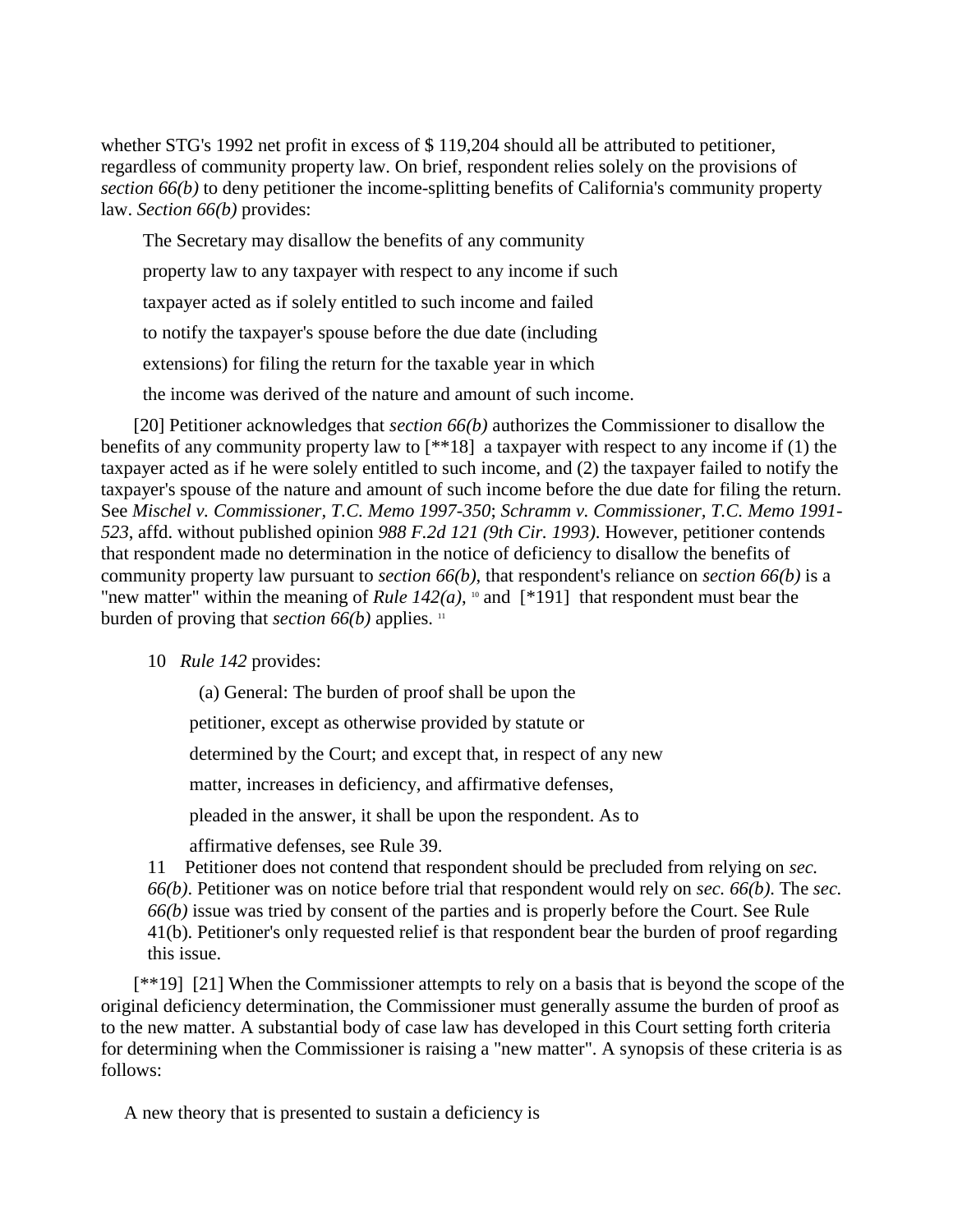treated as a new matter when it either alters the original

deficiency or requires the presentation of different evidence.\*\*\* A new theory which merely clarifies or develops the

original determination is not a new matter in respect of which

 respondent bears the burden of proof. \* \* \* [Wayne Bolt & Nut *Co. v. Commissioner, 93 T.C. 500, 507 (1989)*; citations omitted.

12]

12 See also *Colonnade Condominium, Inc. v. Commissioner, 91 T.C. 793, 795 n.3 (1988)*; *Achiro v. Commissioner, 77 T.C. 881, 890-891 (1981)*; *Estate of Jayne v. Commissioner, 61 T.C. 744, 748-749 (1974)*; *McSpadden v. Commissioner, 50 T.C. 478, 492-493 (1968)*.

[\*\*20] [22] Here, the relevant issues raised by respondent's notice of deficiency are the total amount of business gross receipts and whether petitioner is entitled to deductions that he claimed were incurred in his business during 1992. The only explanation stated in the notice of deficiency for increasing 1992 gross receipts is that the adjustment was based on bank deposits. All these deposits were to the business account used for petitioner's consulting business. The only reason for disallowing business deductions was that petitioner had not substantiated their deductibility.

[23] Respondent now acknowledges that petitioner is entitled to the benefits of community property law, unless those benefits can be disallowed pursuant to *section 66(b)*. Respondent argues that invocation of *section 66(b)* is necessarily implicit in the notice of deficiency. We disagree. The notice of deficiency makes absolutely no mention of community property law, *section 66(b)*, or facts which would allow respondent to invoke *section 66(b)*. In the notice of deficiency, respondent determined that all of Mrs. Shea's 1992 wage income was her [\*192] separate income without regard to community property law. Respondent also [\*\*21] treated interest on petitioner's and Mrs. Shea's joint bank account as the separate income of petitioner without regard to community property law. And, as previously mentioned, the notice of deficiency contains no adjustment for the \$ 119,204 that was transferred from the business account to petitioner's and Mrs. Shea's household checking account during 1992. <sup>13</sup>

13 As previously noted, respondent now acknowledges that petitioner is entitled to the benefits of community property law with respect to \$ 119,204 of the 1992 STG net profit, regardless of whether *sec. 66(b)* is otherwise applicable.

[24] Respondent failed to offer any evidence that indicated that respondent considered the application of community property law or *section 66(b)* in making his determination. <sup>14</sup> In short, it appears to us that respondent gave no thought to community property law or *section 66(b)* when the notice of deficiency was prepared. <sup>15</sup> Respondent's apparent failure to even consider community property law, or *section 66(b)* in making his deficiency determination supports our conclusion that *section 66(b)* was not implicit in the notice of deficiency. However, even if respondent's agents had considered [\*\*22] such matters, it does not follow that they were "necessarily implicit" in the notice of deficiency. The objective language in the notice of deficiency remains the controlling factor. As indicated in the preceding paragraph, there is nothing in the notice of deficiency that makes *section* 66(b) "necessarily implicit".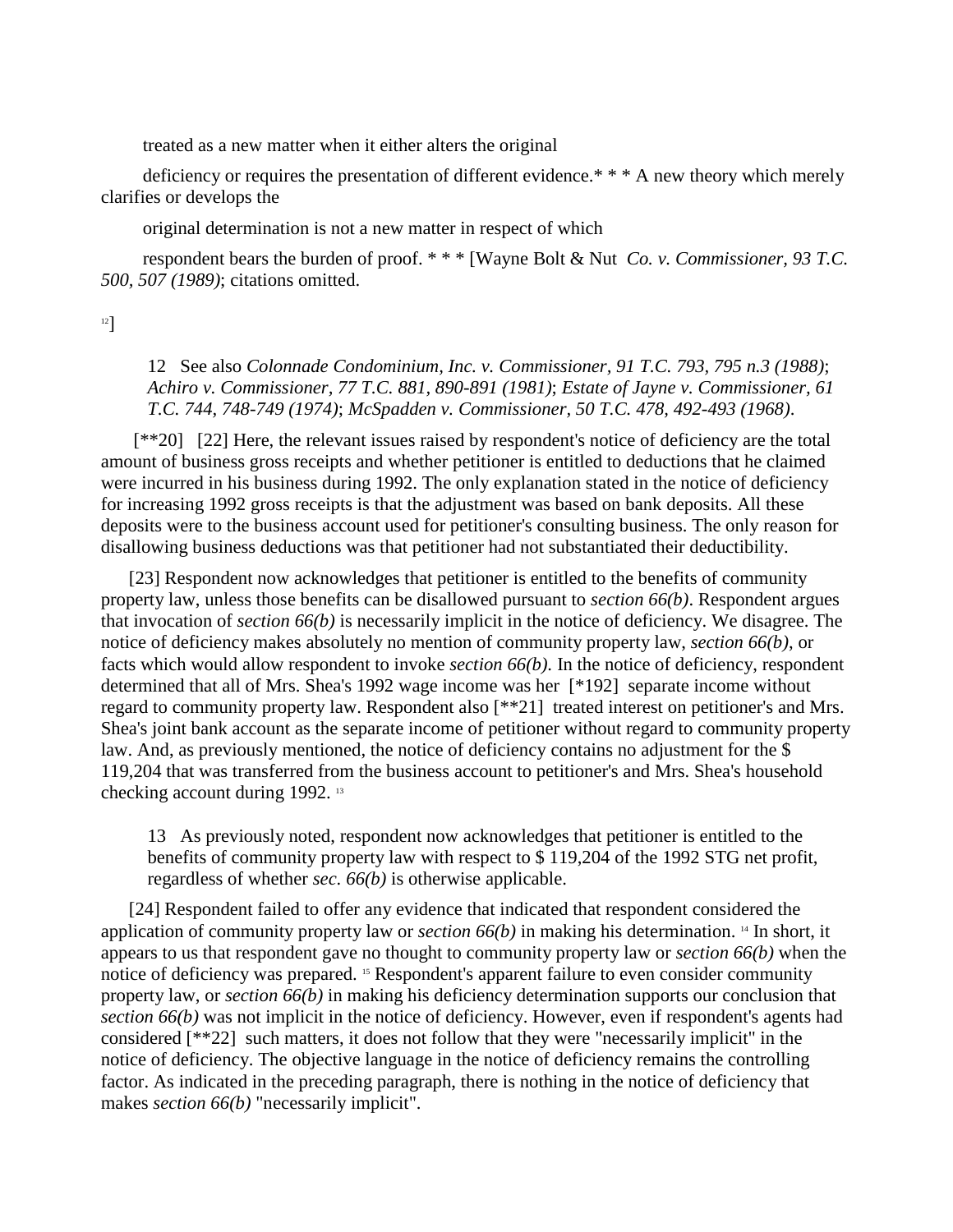14 Attached to petitioner's Motion to Shift Burden of Proof is what purports to be a copy of the revenue agent's report for petitioner's 1992 taxable year. Petitioner alleged, and the attached revenue agent's report shows, that the revenue agent computed the 1992 deficiency based on joint filing status as opposed to the married filing separate status used in the notice of deficiency. We also note that the notice of deficiency for 1992 was addressed to "John D. and Flora [sic] M. Shea" even though the attached schedules reflect tax liability for only John D. Shea.

15 At trial, respondent's counsel could not clarify this point other than to state: "I think it was done pursuant to 66(b), although 66(b) I concede is not mentioned in the stat notice."

[25] The factual basis required to establish whether STG's income was understated is different from the factual basis [\*\*23] necessary to establish whether community property law or *section 66(b)* applies. The facts necessary for a determination of income pursuant to a bank deposits analysis would require evidence of deposits and an identification of which deposits should be excluded from income. Business deductions are allowed or disallowed based on whether they can be substantiated.

[26] [\*193] Generally, the only evidence necessary to establish that income is community income is that the income was received by either spouse during the marriage while domiciled in a community property State. As we have recently stated:

The term "community property", pursuant to California law, is

generally defined as "property acquired by husband and wife, or

either, during marriage, when not acquired as the separate

property of either." Under California law, absent a contrary

agreement, each spouse has the right to one half of all

community income from the moment it is acquired and therefore is

liable for the Federal income tax on one half of such amount.

The character of property as separate or community is

determined at the time of acquisition. Property acquired by

purchase [\*\*24] after marriage is presumed to be community property.

Furthermore, earnings of a husband acquired during marriage are

presumed to be community property. With respect to unearned

income, where the source property is presumed to be community

property, and no evidence is introduced to rebut such

 presumption, then the income from such property is presumed community income. Under California law, the burden of proving

 that property is separate rests on the party making such assertion. [*Webb v. Commissioner, T.C. Memo 1996-550*; citations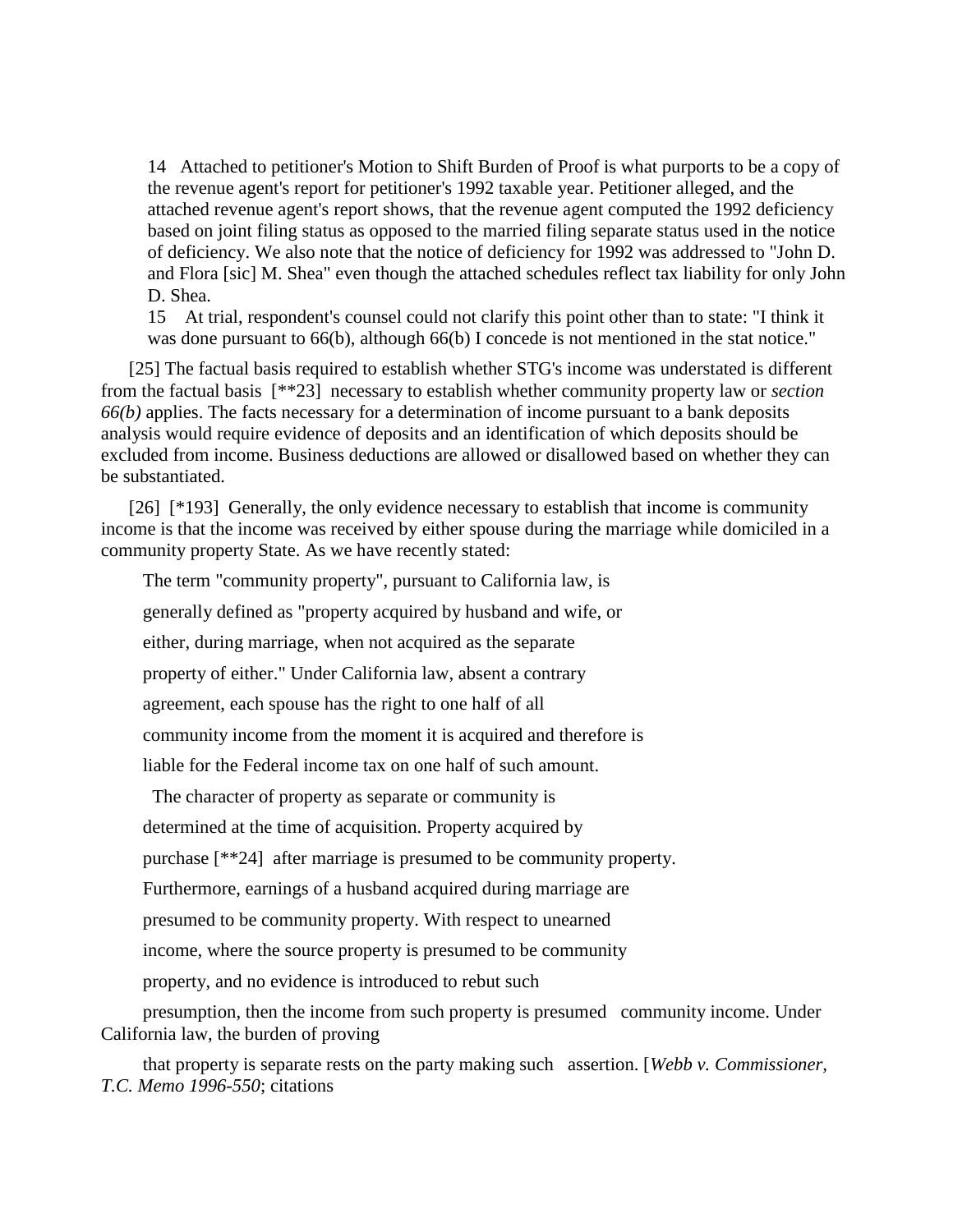## omitted.]

[27] On the other hand, whether respondent may apply *section 66(b)* and disregard community property law in determining petitioner's income requires evidence of whether petitioner acted as if he were solely entitled to the income and whether he failed to notify his wife of the nature and amount of that income. See *Mischel v. Commissioner, T.C. Memo 1997-350*. Based on our previously articulated test for determining whether respondent's reliance on *section 66(b)* is new matter, we would hold that it is and that the burden of proof as to that issue should [\*\*25] be on respondent.

[28] However, on brief respondent relies on *Abatti v. Commissioner, 644 F.2d 1385 (9th Cir.*  1981), revg. T.C. Memo 1978-392. <sup>16</sup> Based on Abatti, respondent argues that the proper test for determining whether respondent has introduced a "new matter" on which he bears the burden of proof depends on whether the basis for the deficiency advanced at trial or in an amended answer is "inconsistent" with the language contained in the notice of deficiency. Based on Abatti, respondent asserts that if a notice of deficiency is broadly worded and the Commissioner later advances a theory that is "not inconsistent" with that language, the theory does not [\*194] constitute a new matter, and the burden of proof remains with the taxpayer.

16 The Court of Appeals for the Ninth Circuit is the court to which this case is appealable.

[29] In *Abatti v. Commissioner, supra*, the Court of Appeals for the Ninth Circuit characterized the notice of deficiency as a notice that "informed the taxpayers that there were deficiencies and the amount of them but contained no explanation". *Id. at 1389*. [\*\*26] The Court of Appeals for the Ninth Circuit then stated:

This type of notice is sufficient to raise the presumption of

 correctness and to place the burden of proof on the taxpayer.*Barnes v. CIR, 408 F.2d 65* (7th Cir.), cert. denied, 396 U.S.

836, *90 S. Ct. 94, 24 L. Ed. 2d 86 (1969)*. Judge Hand, in Olsen v.

*Helvering, supra*, stated, "the notice is only to advise the

person who is to pay the deficiency that the Commissioner means

to assess him; anything that does this unequivocally is good

enough." [*Id. at 1389-1390* citation omitted.]

The court went on to state:

In fact, if a deficiency notice is broadly worded and the

Commissioner later advances a theory not inconsistent with that

language, the theory does not constitute new matter, and the

burden of proof remains with the taxpayer. [*Id. at 1390*.]

We have recognized that the above-quoted language from *Abatti v. Commissioner, supra*, may represent a standard for determining what constitutes a "new matter" that is at variance with the current standard articulated by this Court. [\*\*27] See *Achiro v. Commissioner, 77 T.C. 881, 890-*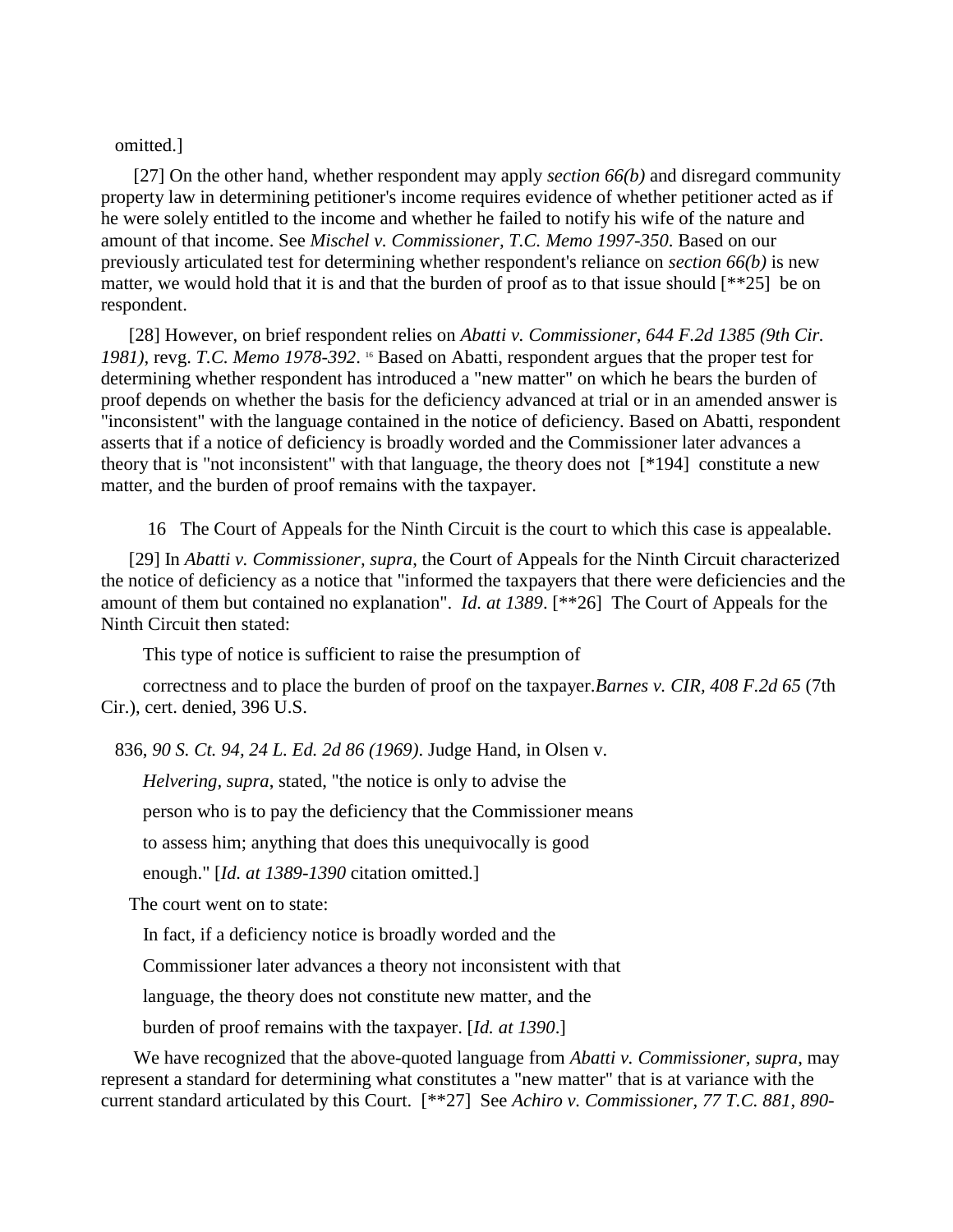*891 (1981)*; <sup>17</sup> *Yamaha Motor Corp., U.S.A. v. Commissioner, T.C. Memo 1992-110*; *National Semiconductor Corp. & Consol. Subs. v. Commissioner, T.C. Memo 1991-81*; *Perryman v. Commissioner, T.C. Memo 1988-378*, affd. without published opinion *920 F.2d 936 (9th Cir. 1990)*. 18

17 In *Achiro v. Commissioner, 77 T.C. at 891*, we stated:

 if respondent does not indicate in the notice of deficiency that he is relying on section 482, but alerts the taxpayer of his reliance on section 482 formally in pleadings far enough in advance of trial so as not to prejudice the taxpayer or take him by surprise at trial, then the burden of proof shifts to respondent to establish all the elements necessary to support his allocation under section 482. See Rubin v. Commissioner, 56 T.C. 1155, 1162-1164 (1971), affd. *460 F.2d 1216 (2d Cir. 1972)*; *Rule 142(a), Tax Court Rules of Practice and Procedure.* But see *Abatti v. Commissioner, 644 F.2d 1385 (9th Cir. 1981)*, revg. a

Memorandum Opinion of this Court.

18 In *Perryman v. Commissioner, supra*, appellate venue was in the Ninth Circuit Court of Appeals which had decided *Abatti v. Commissioner, 644 F.2d 1385 (9th Cir. 1981)*, revg. *T.C. Memo 1978-392*. In Perryman, we held:

Despite our holding in Achiro, however, we will follow the

precedent established in the court to which an appeal would lie.

See *Golsen v. Commissioner, 54 T.C. 742 (1970)*, affd. 445 F.2d

985 (10th Cir. 1974). Appeal in this case would lie in the Ninth

Circuit.

[\*\*28] [30] [\*195] Petitioner acknowledges that the Court of Appeals' opinion in *Abatti v. Commissioner, supra*, contains broad language but argues that the subsequent enactment of *section 7522* abrogated that broad language by requiring specificity in respondent's notices of deficiency. *Section 7522*, which was applicable to the notice of deficiency in this case, <sup>19</sup> provides:

*SEC. 7522*. CONTENT OF TAX DUE, DEFICIENCY, AND OTHER NOTICES.

(a) General Rule. -- Any notice to which this section

applies SHALL DESCRIBE THE BASIS FOR, and identify the amounts

(if any) of, the tax due, interest, additional amounts,

additions to the tax, and assessable penalties included in such

notice. An inadequate description under the preceding sentence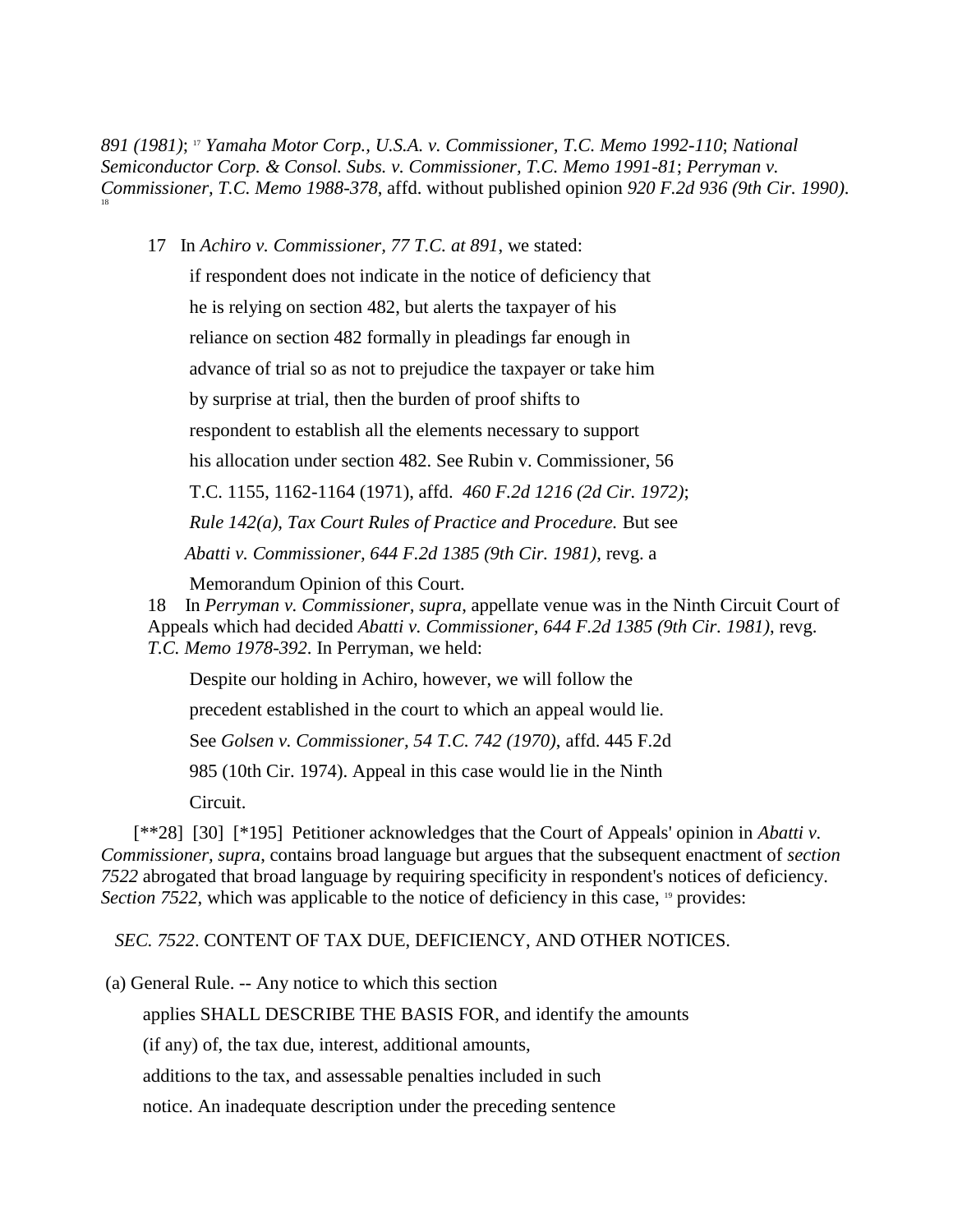shall not invalidate such notice.

 (b) Notices to Which Section Applies. -- This section shall apply to --

 (1) any tax due notice or deficiency notice described in section 6155, 6212, or 6303,

 (2) any notice generated out of any information return matching program, and

 (3) the 1st letter of proposed deficiency which [\*\*29] allows the taxpayer an opportunity for administrative review in the Internal Revenue Service Office of Appeals. [Emphasis added.]

19 *Sec. 7522* is applicable to notices of deficiency issued after Jan. 1, 1990.

Congress enacted *section 7522* with the expectation that the IRS would "make every effort to improve the clarity of all notices \* \* \* that are sent to taxpayers." H. Conf. Rept. 100-1104, at 219 (1988), 1988-3 C.B. 473, 709. Petitioner argues that respondent's failure to state specifically that petitioner was being denied the benefits of community property law or to describe a basis for denying petitioner the benefits of community property law violates *section 7522* and warrants treating the *section 66(b)* issue as a new matter on which respondent bears the burden of proof.

[31] Respondent argues that there was no violation of *section 7522* because reliance on *section 66* was "implicit" in the notice of deficiency. As we have previously indicated, we do not believe that *section 66(b)* was implicit or even considered in making the adjustments contained in the notice of deficiency. It is a closer call to say whether reliance [\*\*30] on *section 66(b)* is "inconsistent" with the language in the notice of deficiency. In the final analysis, we think that *section 7522* makes the question of whether reliance on *section 66(b)* is, [\*196] or is not, "inconsistent" with the notice of deficiency irrelevant, if the basis on which respondent relies was not described in the notice of deficiency and requires different evidence.

[32*] Section 7522*, which was enacted after the Abatti decision, requires that a notice of deficiency "describe the basis" for the tax deficiency. <sup>20</sup> *Section 7522* makes no exception for a basis that is "not inconsistent" with the language in the notice of deficiency. Indeed, were such an exception available, the Commissioner would be free to raise new theories that would require different evidence so long as the new theories were not inconsistent with the language in the notice of deficiency. Such a result would significantly dilute the legislative mandate of *section 7522*.

20 *Sec. 7522* does not articulate specific standards for determining whether the description of the Commissioner's basis is adequate, nor does it provide any statutory remedy or sanction. The only reference in *sec. 7522(a)* to a failure to abide by its provisions provides: "An inadequate description under the preceding sentence shall not invalidate such notice." We view this provision as referring only to the "validity" of the notice of deficiency for jurisdictional purposes. As the Court of Appeals for the Ninth Circuit has stated: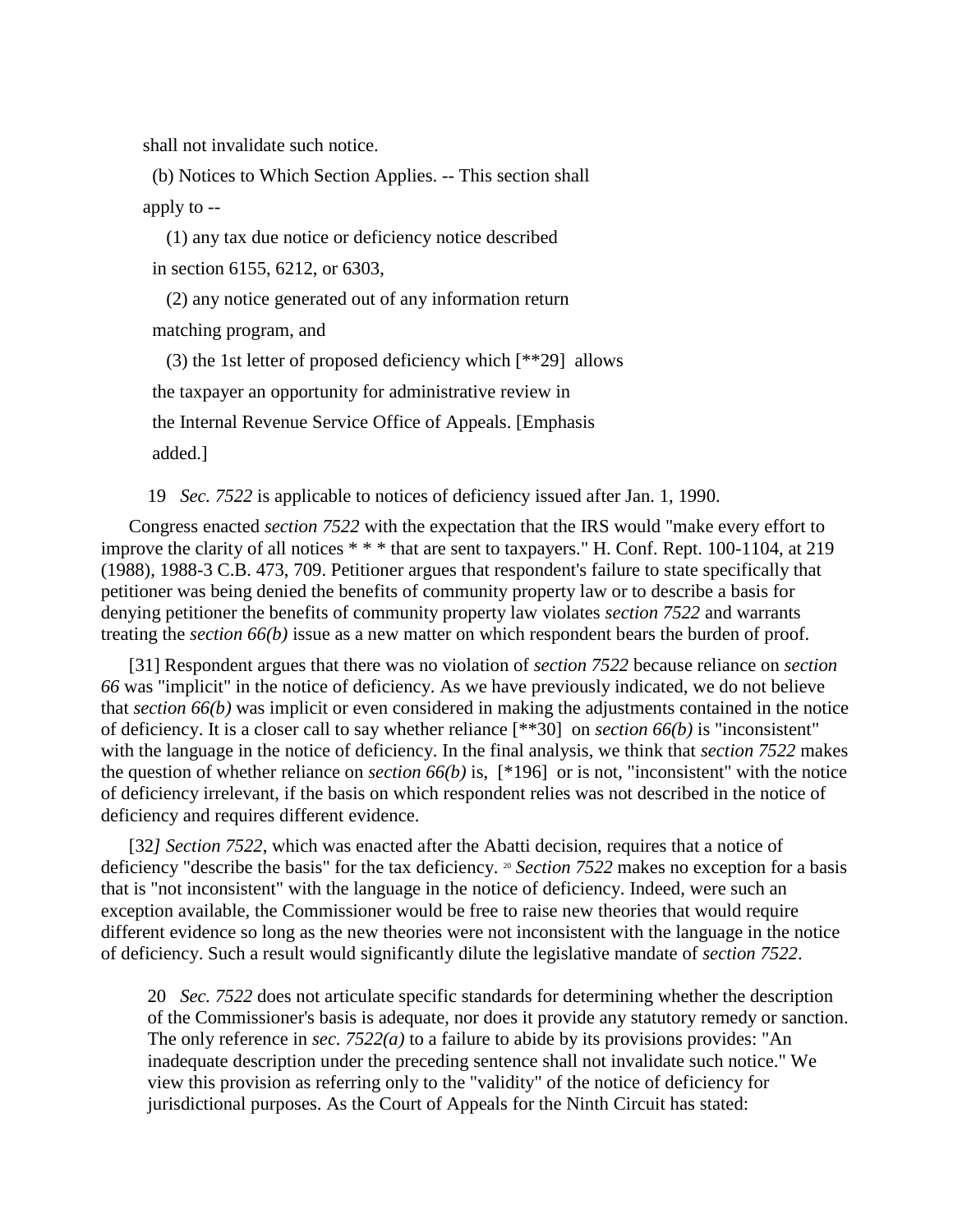The Tax Court has jurisdiction only when the Commissioner issues a VALID DEFICIENCY NOTICE, and the taxpayer files a timely petition for redetermination. "A valid petition is the basis of the Tax Court's jurisdiction. To be valid, a petition must be filed from a valid statutory notice." Stamm International Corp. v. *Commissioner, 84 T.C. 248, 252 (1985)*. See Midland Mortgage *Co. v. Commissioner, 73 T.C. 902, 907 (1980)*. [Scar v. *Commissioner, 814 F.2d 1363, 1366 (9th Cir. 1987)*, revg. on other grounds *81 T.C. 855 (1983)*; emphasis added.]

[\*\*31] [33] Generally, the Commissioner's determination in a notice of deficiency is presumed correct. The purpose of *section 7522* is to give the taxpayer notice of the Commissioner's basis for determining a deficiency. A taxpayer is given 90 days from the day the notice of deficiency is mailed in which to file a petition with the Tax Court. Sec. 6213(a). Rule 34(b) sets forth what is required to be included in a petition. Among its requirements are that the petition shall contain:

 (4) Clear and concise assignments of each and every error which the petitioner alleges to have been committed by the Commissioner in the determination of the deficiency or liability. The assignments of error shall include issues in respect of which the burden of proof is on the Commissioner. Any issue not raised in the assignment of error shall be deemed to be conceded. Each assignment of error shall be separately lettered.

(5) Clear and concise lettered statements of the facts on

which petitioner bases the assignments of error, except with

respect to those assignments of error as to which the burden of

proof is on the Commissioner. [Rule [\*\*32] 34(b).]

[\*197] Without notice of the Commissioner's basis for a determination of deficiency, it would be difficult, if not impossible, to comply with Rule 34(b).

[34] We have previously held that new matter is raised when the basis or theory on which the Commissioner relies was not stated or described in the notice of deficiency and the new theory or basis requires the presentation of different evidence. *Wayne Bolt & Nut Co. v. Commissioner, 93 T.C. at 507*. This rule for determining whether a new matter has been raised by the Commissioner is consistent with, and supported by, the statutory requirement that the notice of deficiency "describe the basis" for the Commissioner's determination. This rule also provides a reasonable method for enforcing the requirements of *section 7522*. 21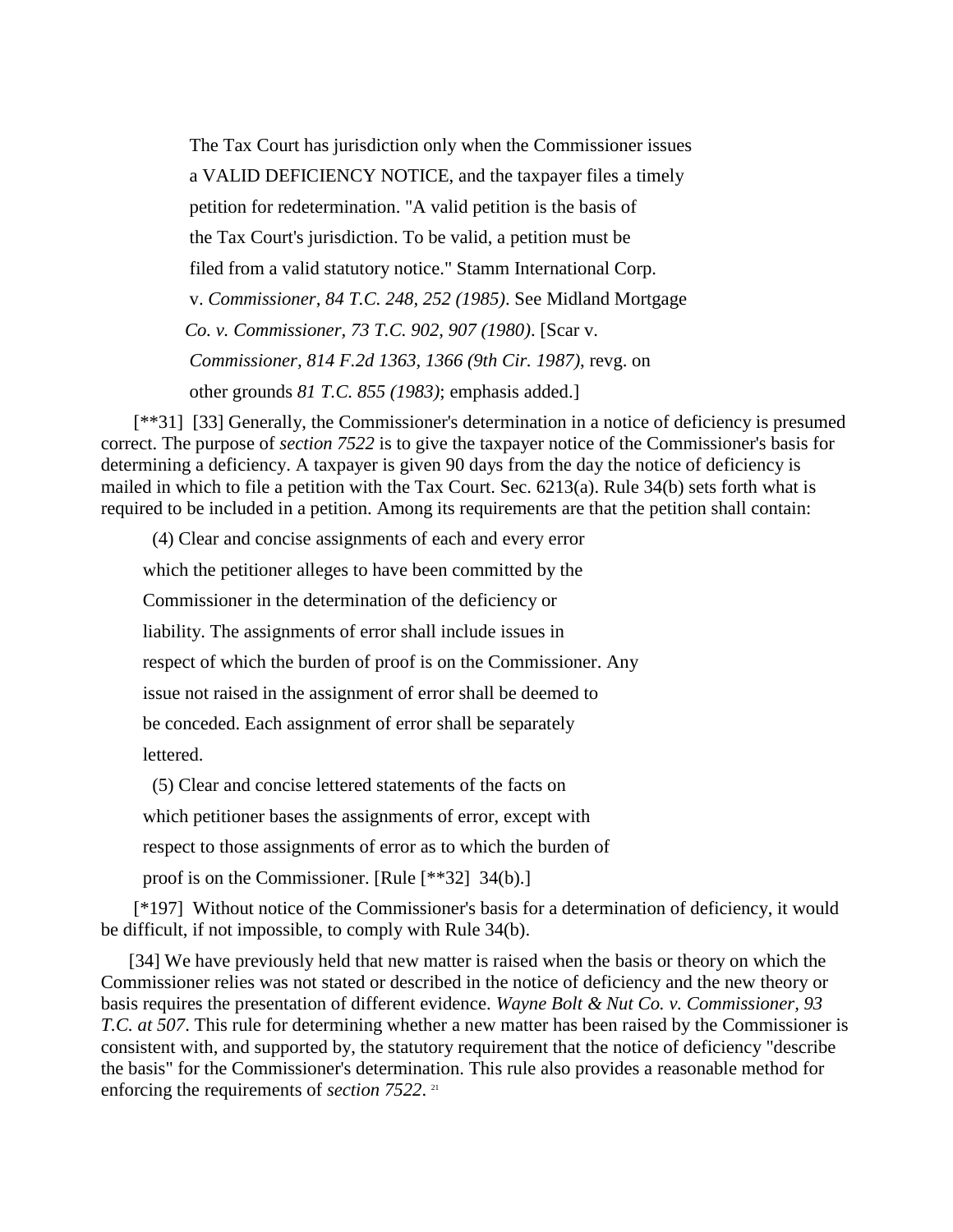21 On brief, respondent declined to address what the consequences, if any, would be if we were to find that respondent was attempting to rely on a basis that he failed to describe in the notice of deficiency as required by *sec. 7522*. However, in *Straight v. Commissioner, T.C. Memo 1997-569*, respondent conceded that placing the burden of proof on respondent may be proper where the notice of deficiency violates *sec. 7522*.

[\*\*33] [35] In the instant case, the notice of deficiency does not describe *section 66(b)* as respondent's basis for disallowing the benefits of community property law to petitioner, and different evidence will be necessary to resolve the *section 66(b)* issue. Under these circumstances, treating the *section 66(b)* issue as a new matter upon which respondent has the burden of proof is both consistent with our prior practice and supported by the statutory requirements of *section 7522*.  $22$  We, therefore, hold that where a notice of deficiency fails to describe the basis on which the Commissioner relies to support a deficiency determination and that basis requires the presentation of evidence that is different than that which would be necessary to resolve the determinations that were described in the notice of deficiency, the Commissioner will bear the burden of proof regarding the new basis. To hold otherwise would ignore the mandate of *section 7522* and *Rule 142(a)*. Respondent must therefore bear the burden of proof regarding application of *section 66(b)*.

22 Placement of the burden of proof affects only the obligation to prove facts. If a new theory or basis is completely dependent upon the same evidence required by the basis described in the notice of deficiency, there would normally be little practical reason to shift the burden of proof. The taxpayer would not suffer from lack of notice concerning what facts must be established. Indeed, in that situation, the new theory would be a purely legal as opposed to a factual issue. The burden of proof does not affect the Court's determination of what the law is.

[\*\*34] [36] [\*198] Respondent argues that he has met that burden and that the following facts demonstrate that petitioner treated the income as if he were solely entitled to it: (a) Gross receipts were separately deposited into an account styled in the business name; (b) not all the net business income was deposited into the joint household account; (c) Mrs. Shea did not have signing authority, access, or knowledge of the specific transactions in the business account; and (d) Mrs. Shea did not involve herself in the business and did not know the extent of the gross income or the extent of the unreported income of the business.

[37] The facts on which respondent relies, either taken alone or taken together, do not justify the conclusion that petitioner acted as if he were solely entitled to business income. The fact that business gross receipts are deposited into a business account is in accordance with normal business practice. Mrs. Shea was clearly aware of the existence of petitioner's business and its bank account. The fact that not all the business income was deposited into the household account is, of itself, unremarkable. We would not find it at all unusual if less than the net profit was [\*\*35] so deposited. The fact that Mrs. Shea did not have signing authority over the business account is likewise unremarkable given the fact that she had little day-to-day involvement in the operation of the business. Finally, the fact that Mrs. Shea did not know the extent of business income is not proof that petitioner was acting as if he were solely entitled to the income. Without more, it does not support respondent's allegation that the income was "hidden" from her.

[38] Respondent now concedes that some of the business profits were used to support the Shea family and that in excess of \$ 119,000 was deposited into the "household account". Respondent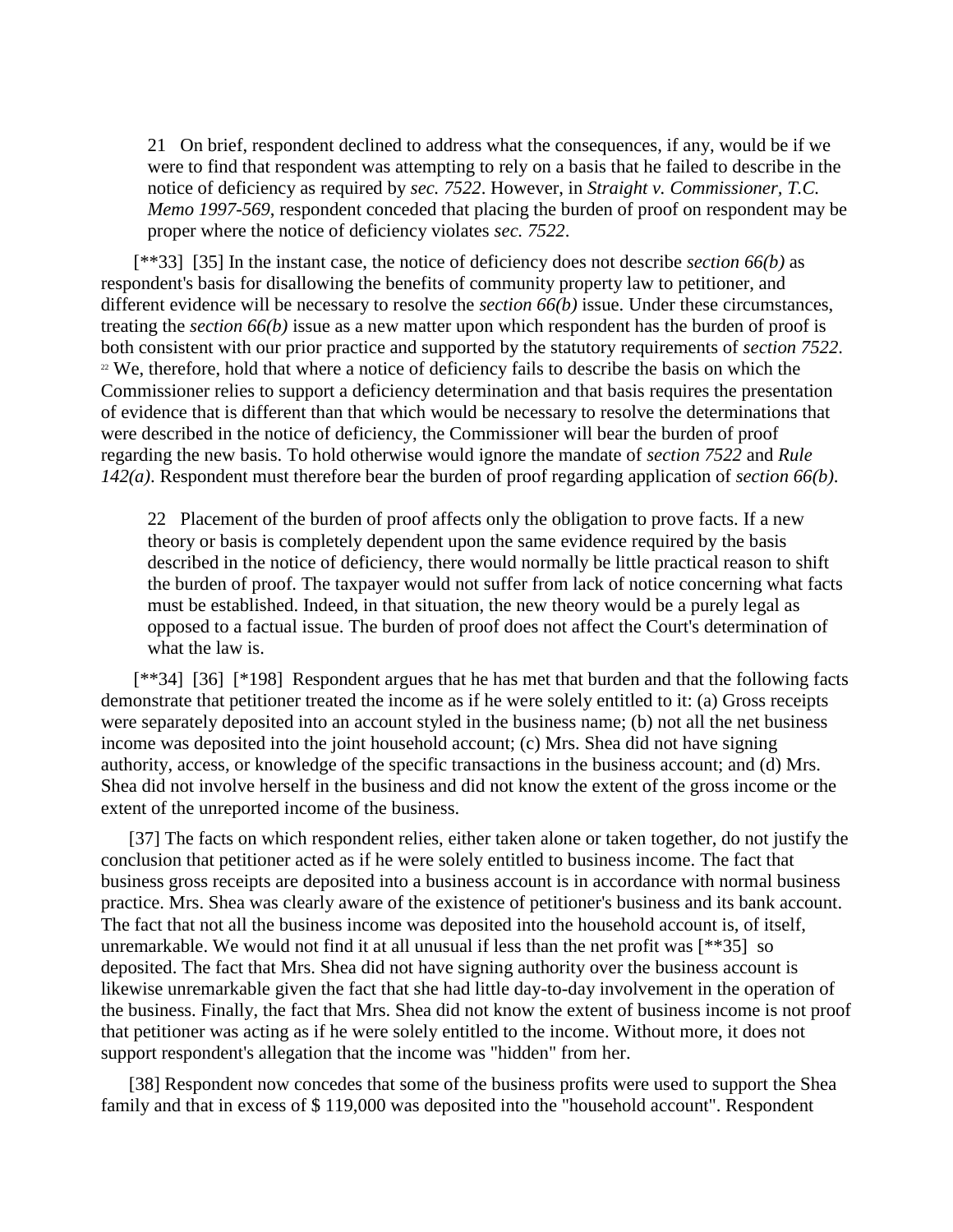disallowed deductions for some expenditures from the business account because he determined that these expenditures were personal expenses of the Shea family not properly deductible as business expenses. But this position supports petitioner's argument that profits were used to pay community debts. Respondent points out in arguing for disallowance of claimed business deductions that Mrs. Shea directly benefited from some of these expenditures. Indeed, our findings which sustain respondent's disallowance of claimed business deductions were [\*\*36] in part based on respondent's [\*199] analysis indicating that some of the expenditures from that business account, which were claimed as business deductions, were apparently spent for personal expenses of the Shea family. Examples of such expenditures from the business account in 1992 include the purchase of airline tickets for Mrs. Shea, B. Alvarez, Margreite Alvarez, and Trudy Daly. <sup>23</sup> Also, in disallowing petitioner's claimed business deductions for 1992, we noted the possibility that some of them might have been business expenditures for which petitioner failed to provide adequate substantiation. But the fact that petitioner failed to meet his burden of proof regarding the deductibility of these expenses is not sufficient to justify a finding that respondent has met his burden of proving that petitioner treated the income deposited in the business bank account as if he were solely entitled to it.

23 The Shea family took a vacation cruise on the Regal Princess from Dec. 29, 1991, to Jan. 4, 1992. On Dec. 28, 1991, petitioner stayed in Fort Lauderdale, Florida. Mrs. Shea's airline ticket from San Jose to Fort Lauderdale purchased on Dec. 27, 1991, was deducted as a business expense.

[\*\*37] [39] The facts on which respondent relies establish only that Mrs. Shea had little meaningful involvement in petitioner's business activities and that petitioner underreported the income of that business. These facts are insufficient to prove that petitioner acted as if he were solely entitled to STG's 1992 income. As a result, there is no factual basis to justify respondent's invocation of *section 66(b)*. We, therefore, hold that petitioner is entitled to the benefits of California community property law with respect to the net income of his consulting business as redetermined.

[40] Decision will be entered under Rule 155.

[41] Reviewed by the Court.

[42] Cohen, Jacobs, Gerber, Parr, Wells, Colvin, Beghe, Laro, Foley, Vasquez, and Gale, JJ., agree with this majority opinion.

[43] Thornton and Marvel, JJ., concur in the result only.

| EXPENSE ITEMS CLAIMED ON SCHEDULE C |         |         |                |  |  |
|-------------------------------------|---------|---------|----------------|--|--|
|                                     | 1990    | 1991    | 1992           |  |  |
| <b>EXPENSES SUBJECT TO</b>          |         |         |                |  |  |
| SEC. $274(d)$ :                     |         |         |                |  |  |
|                                     |         |         |                |  |  |
| Car and truck expenses              | \$2,615 | \$2,870 |                |  |  |
| Air travel                          | 29,760  | 59,785  | $1$ \$ 104,340 |  |  |
| Meals away from home                | 5,743   | 2,890   | 212,481        |  |  |

#### APPENDIX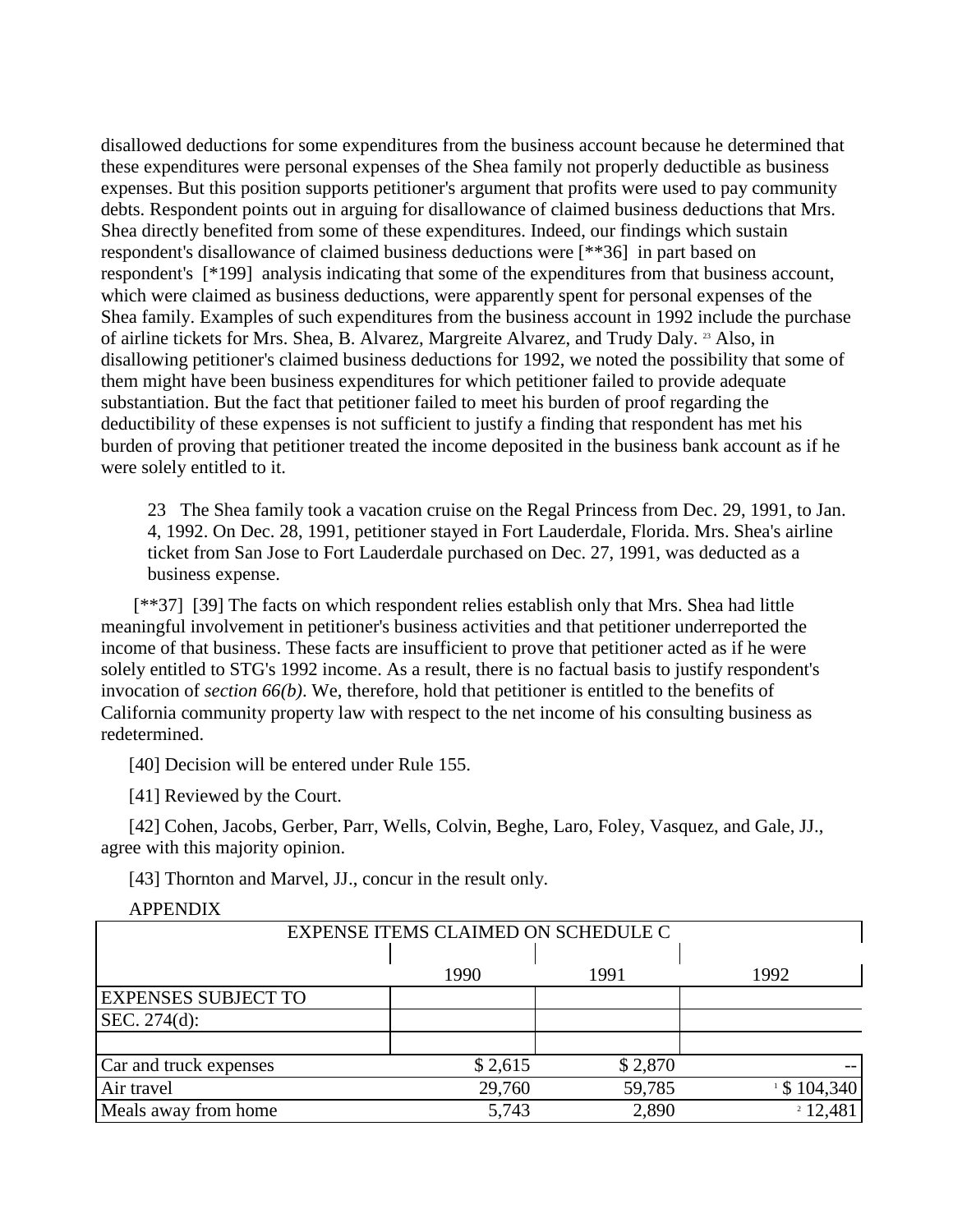| EXPENSE ITEMS CLAIMED ON SCHEDULE C |         |           |         |  |  |
|-------------------------------------|---------|-----------|---------|--|--|
|                                     |         |           |         |  |  |
|                                     | 1990    | 1991      | 1992    |  |  |
| Entertainment                       | 2,634   | 462       | --      |  |  |
| Lodging                             | 15,131  | 12,366    |         |  |  |
| <b>OTHER EXPENSES:</b>              |         |           |         |  |  |
|                                     |         |           |         |  |  |
| Car rental <sup>3</sup>             | 11,941  | 13,136    |         |  |  |
| Depreciation                        | 5,314   | 5,806     | 6,652   |  |  |
| Insurance                           | 9,904   | 9,433     |         |  |  |
| Office expense                      | 4,198   | 11,120    | 15,696  |  |  |
| Legal and professional              |         |           |         |  |  |
| services                            | 1,400   | 5,964     | 10,772  |  |  |
| Rent or lease                       |         |           |         |  |  |
| a. vehicles, machinery,             |         |           |         |  |  |
| and equipment                       | 26,200  | 11.200    |         |  |  |
| b. other business property          |         |           | 14,325  |  |  |
| Repairs and maintenance             | 2,064   | 4.903     |         |  |  |
| Trade shows                         | 841     | 3,460     | 3,690   |  |  |
| Research                            | 5,118   | 22,287    | 4,701   |  |  |
| Parking                             | 415     | 420       |         |  |  |
| Telcon [sic]                        | 9,061   | 7,544     | 19,733  |  |  |
| Professional services (other)       | 8,934   | 9,218     |         |  |  |
| Dues and publications               | 410     | 865       |         |  |  |
| Software                            |         | 759       | 8,678   |  |  |
| Courier                             | $-$     |           | 4,041   |  |  |
| Charity contribution                | $-$     | $-$       | 2,860   |  |  |
| Printing                            | 20,595  | 5,424     |         |  |  |
| Commission and fees                 |         |           | 3,740   |  |  |
|                                     |         |           |         |  |  |
| Total                               | 162,278 | 4 189,912 | 211,709 |  |  |

[\*\*38]

1 For the taxable year 1992, air travel also includes lodging.

2 For the taxable year 1992, meals away from home combined meals and entertainment.

3 Some items in this category would have been subject to *sec. 274*. Since none of the expenses were substantiated under *sec. 162*, it was unnecessary subdivide the category further.

4 For the taxable year 1991, petitioner inexplicably reported total expenses of \$ 192,516 on line 28 of Schedule C.

## **CONCUR BY:** HALPERN; BEGHE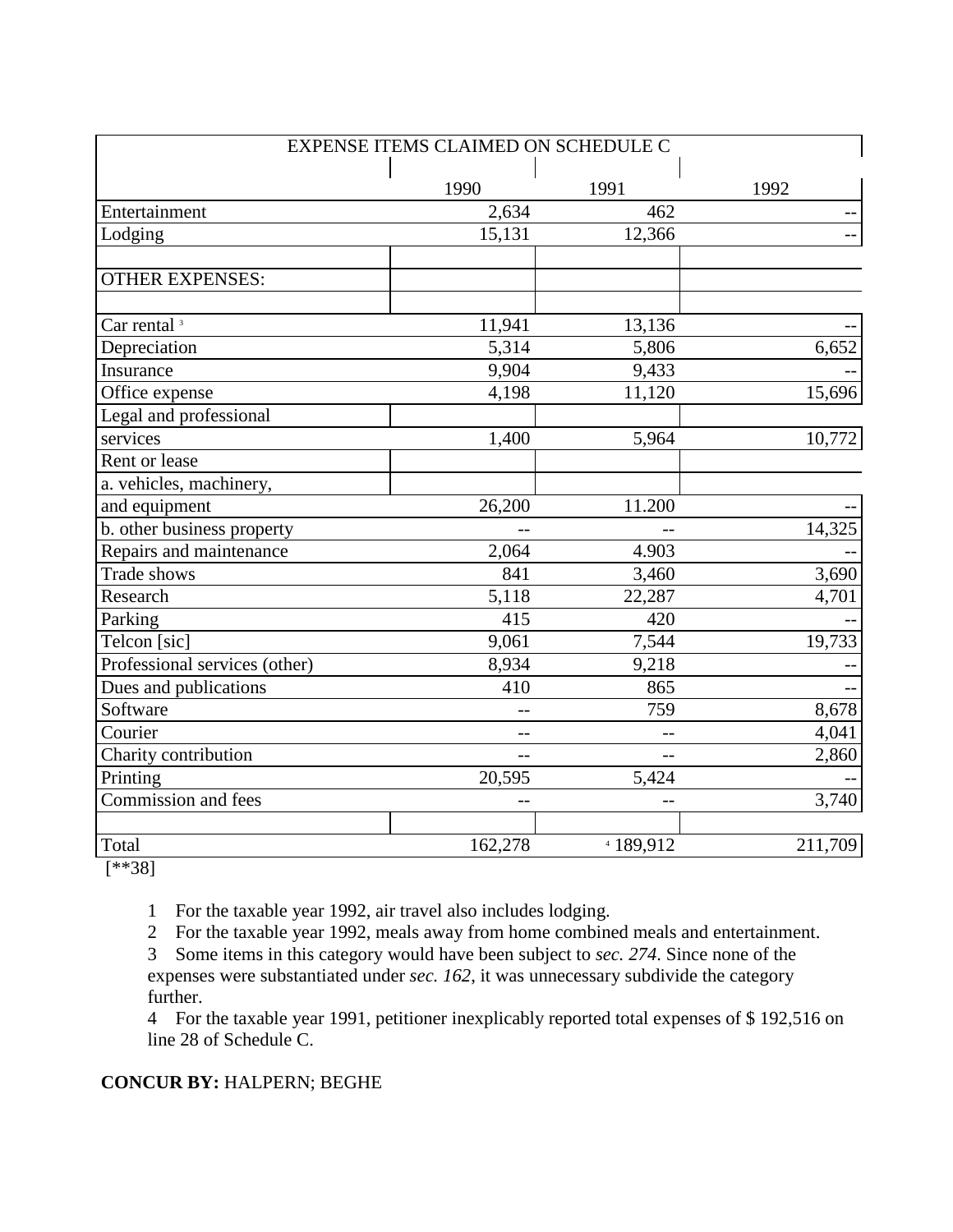## **CONCUR**

#### [\*200] CONCURRENCE OF JUDGE HALPERN

[44] HALPERN, J., concurring in result: I agree with the result reached by the majority. However, I write separately because I disagree with the following steps taken by the majority in reaching that result: one, incorporating a requirement of *section 7522* into the definition of the term "new [\*201] matter" and, two, suggesting that respondent's intent in drafting the notice of deficiency is relevant to the determination of whether a new theory is new matter with respect to such notice.

The Term ""New Matter"

[45] *Rule 142(a)* provides:

(a) General: The burden of proof shall be upon the

petitioner, except as otherwise provided by statute or

determined by the Court; and except that, in respect of any new

matter, increases in deficiency, and affirmative defenses,

pleaded in the answer, it shall be upon the respondent. \* \* \*

[46] The majority recognizes that "[a] substantial body of case law has developed in this Court setting forth criteria for determining when the Commissioner is raising a 'new matter'." Majority op. pp. 14-15. An examination of that case law reveals a disjunctive test to determine whether a new theory [\*\*39] raised in respondent's answer is new matter for purposes of *Rule 142(a)*. In *Achiro v. Commissioner, 77 T.C. 881, 890 (1981)*, we stated:

The assertion of a new theory which merely clarifies or

develops the original determination without being inconsistent

 or increasing the amount of the deficiency is not a new matter requiring the shifting of the burden of proof. \* \* \* However, if

the assertion in the amended answer either alters the original

deficiency or requires the presentation of different evidence,

then respondent has introduced a new matter. \* \* \*

[47] A new theory may or may not constitute new matter. A new theory in the answer is new matter if EITHER (1) the new theory is inconsistent with the notice (the inconsistency alternative), OR (2) it requires the presentation of different evidence, i.e., evidence different from that necessary to prove a well-pleaded assignment of error (the different evidence alternative). It is illogical, and defies common sense, to believe that, in the case of a disjunctive test such as our test for new matter, the failure to satisfy ONE alternative precludes the possibility of [\*\*40] satisfying the other. For instance, it does NOT follow from Achiro that, if a new theory IS consistent with the notice, then it cannot be new matter. A finding that a new theory IS consistent with the notice simply leads to the conclusion that the new theory is not new matter pursuant to the inconsistency alternative; it does not foreclose the [\*202] possibility that the new theory COULD be new matter pursuant to the different evidence alternative.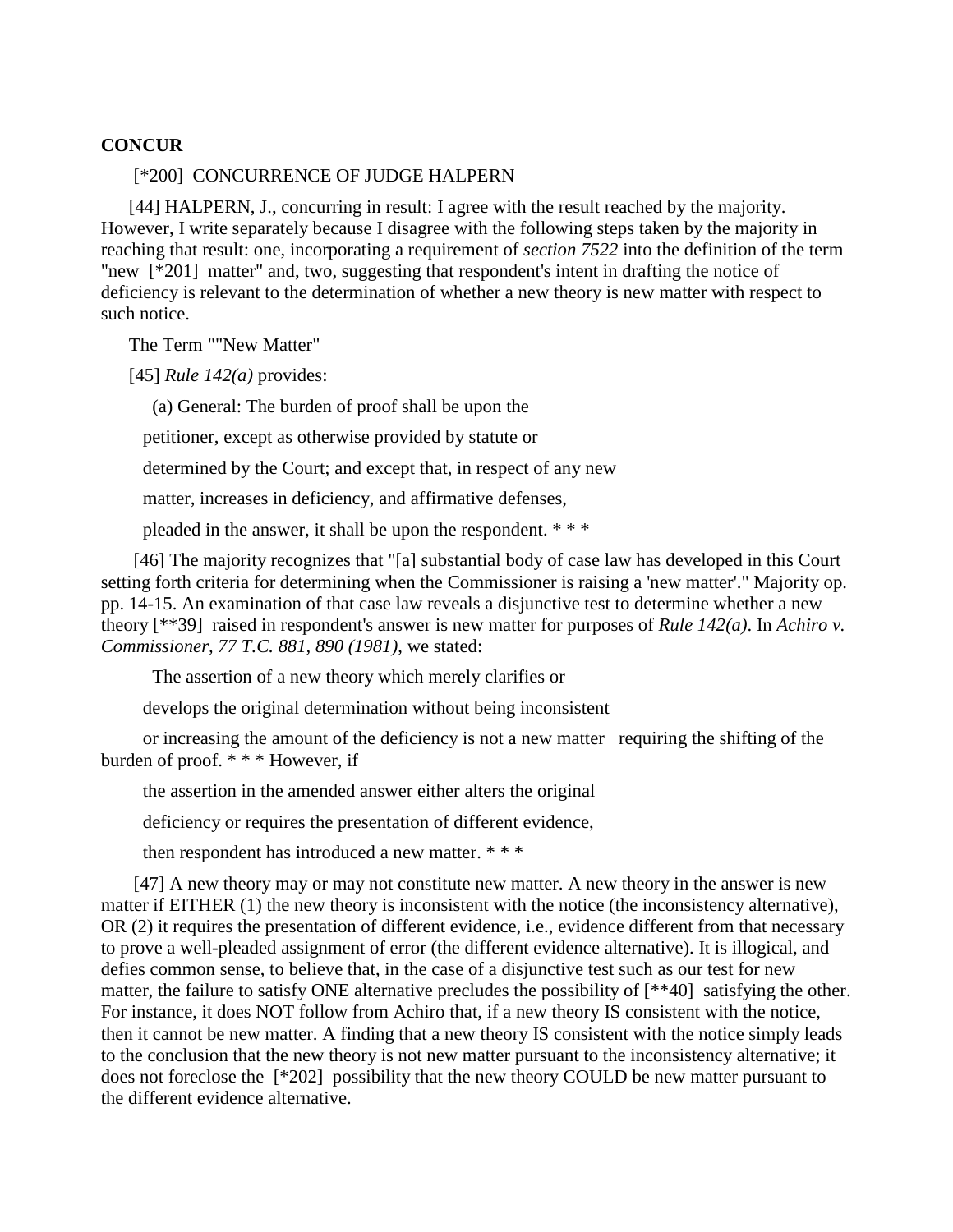#### GOLSEN DOCTRINE

[48] The majority finds, and I agree, that "[b]ased on our previously articulated test for determining whether respondent's reliance on *section 66(b)* is new matter, we would hold that it is and that the burden of proof as to that issue should be on respondent." Majority op. p. 19. The majority's hesitation to make such a holding is based on the opinion of the Court of Appeals for the Ninth Circuit (Ninth Circuit) in *Abatti v. Commissioner, 644 F.2d 1385 (9th Cir. 1981)*, revg. *T.C. Memo 1978-392*. Respondent argues, and the majority appears to believe, that Abatti holds that, if a new theory is NOT inconsistent with the determination in the notice, then it is NOT new, matter. [\*\*41] See majority op. pp. 19-20. Respondent's argument ignores the disjunctive nature of our traditional interpretation: a new theory is new matter under EITHER the inconsistency alternative OR the different evidence alternative. Nevertheless, if Abatti means that the Ninth Circuit's interpretation of the term "new matter" is inconsistent with our interpretation, then the doctrine established by *Golsen v. Commissioner, 54 T.C. 742 (1970)*, affd. *445 F.2d 985 (10th Cir. 1971)*, comes into play. The Golsen doctrine is that, notwithstanding that we are a national court and have the authority to render a decision inconsistent with any Court of Appeals, where a reversal would appear inevitable due to the clearly established position of the Court of Appeals to which an appeal would lie, we shall not insist on our view, but shall follow the Court of Appeals decision on point. *54 T.C. at 757*; accord *Lardas v. Commissioner, 99 T.C. 490, 494-495 (1992)*.

## JURISPRUDENCE OF THE NINTH CIRCUIT

[49] An examination of Abatti and subsequent Ninth Circuit authority leads me to believe that the Golsen doctrine [\*\*42] does not bar us from applying our traditional interpretation. In Abatti, the Ninth Circuit was reviewing our application of our *Rule 142(a)*. The Ninth Circuit relied on our opinion in *Sorin v. Commissioner, 29 T.C. 959 (1958)*, affd. per curiam *271 F.2d 741 (2d Cir. 1959)*, for an interpretation of the term [\*203] "new matter". *Abatti v. Commissioner, supra at 1390*. In Sorin, we stated that, when a:

determination is not broad enough to include the new ground, its

presumptive correctness does not then extend to such new matter,

which he [the Commissioner] is required to raise affirmatively

in his answer. Under the Tax Court rules, the burden of proof as

to it is expressly placed upon respondent. \* \* \*

But when the determination is made in indefinite and

general terms, and is not inconsistent with some position

necessarily implicit in the determination itself, the situation

is quite different. \* \* \*

*29 T.C. at 969*. In Sorin, the different evidence alternative was not under consideration. We held that the burden of proof should remain [\*\*43] on the taxpayer because, contrary to the taxpayer's contention, the Commissioner had not taken a position inconsistent with the notice. The Ninth Circuit reached a similar result in Abatti. There, too, the taxpayer did not raise, nor did the Ninth Circuit address, the different evidence alternative.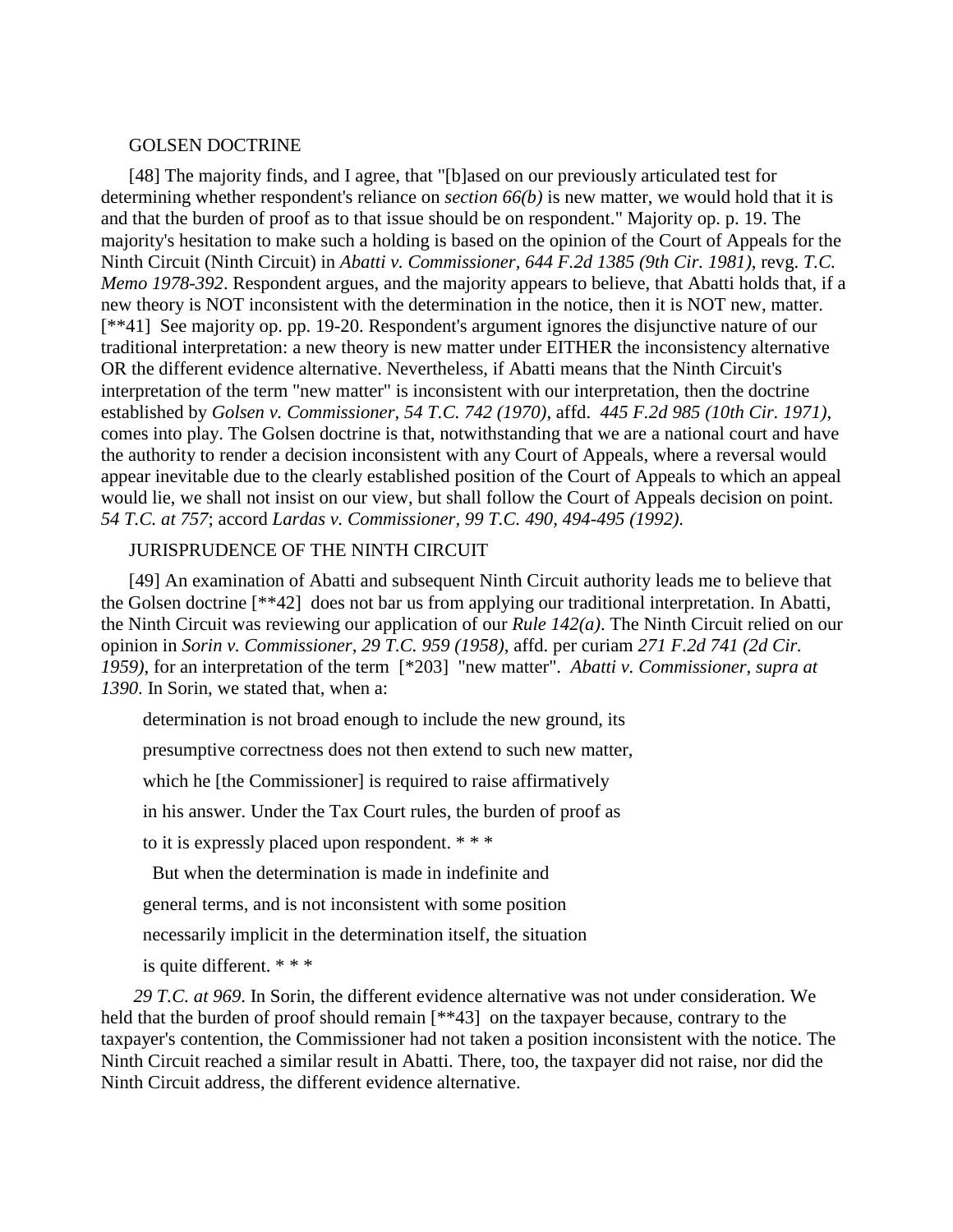[50] *Stewart v. Commissioner, 714 F.2d 977 (9th Cir. 1983)*, affg. *T.C. Memo 1982-209*, is a post-Abatti case that also required the Ninth Circuit to interpret *Rule 142(a)*'s use of the term "new matter". The Ninth Circuit concluded: "It is well settled that the assertion of a new theory that merely clarifies the original determination, without requiring the presentation of different evidence, does not shift the burden of proof." *Id. at 990* (citing *Achiro v. Commissioner, 77 T.C. at 890*). Again, the Ninth Circuit stated an interpretation of the term "new matter" that, if considered in isolation, could be misunderstood to exclude alternative interpretations and would imply that, in every instance, a new theory that does NOT require different evidence is NOT new matter. I do not believe [\*\*44] we must infer that, in going from Abatti to Stewart, the Ninth Circuit replaced one singular interpretation of the term "new matter", i.e., inconsistency, with another, i.e., different evidence. Clearly the Ninth Circuit has adopted BOTH alternatives of our disjunctive test. Although the Ninth Circuit has stated each alternative in exclusive terms at different times, I think that those statements can be harmonized. If, however, either test preempts the other in the Ninth Circuit, we must conclude that the different evidence [\*204] alternative preempts the inconsistency alternative because Stewart postdates Abatti.

[51] I agree with the majority that, pursuant to the different evidence alternative, respondent's reliance on *section 66(b)* is new matter within the meaning of *Rule 142(a)*. Majority op. p. 19. The Golsen doctrine is no bar to that conclusion. For the reasons stated, I do not believe that respondent's argument, to wit, if a new theory is NOT inconsistent with the determination in the notice, then it is NOT new matter, would necessarily succeed in the Ninth Circuit. Therefore, I conclude that, under Golsen, we need not alter our disposition of the instant case on account of the jurisprudence [\*\*45] of the Ninth Circuit.

#### WHY *SECTION 7522*?

[52] Instead of holding that respondent's reliance on *section 66(b)* is new matter pursuant to our case law, and in accord with the Ninth Circuit's opinion in Stewart, the majority makes various analytical errors, which I feel compelled to address. First, the majority incorporates the legislative mandate of *section 7522*, that the notice of deficiency shall describe an adequate basis, into the definition of "new matter". Imposition of the burden of proof is, in the absence of a legislative directive, a judicial function. The majority seems to believe that *section 7522* should influence the Ninth Circuit in determining what constitutes new matter. See majority op. p. 23. Indeed, the majority's holding appears to require OUR consideration of a *section 7522* requirement in determining what is new matter. I have difficulty understanding why the majority concludes that *section 7522* affects the allocation of the burden of proof. *Section 7522* makes no mention of the burden of proof. The majority has not persuaded me that, on account of a violation of *section 7522*, Congress intended a particular remedy (i.e., allocating the burden of proof to the Commissioner [\*\*46] as opposed to, for instance, extending a period of limitations, if it operates against the taxpayer, or awarding attorney's fees). <sup>1</sup> Further, assume the Commissioner issues a valid but inadequately descriptive notice, in violation of *section 7522*. If the [\*205] Commissioner introduces no new theory, would the majority remedy the Commissioner's violation of *section 7522* by placing the burden of proof upon him?<sup>2</sup>

1 The only remedy that we can assuredly conclude is not within the purview of *sec. 7522* is an invalidation of such inadequate notice. See *sec. 7522*.

2 In that vein, consider Judge Beghe's concern: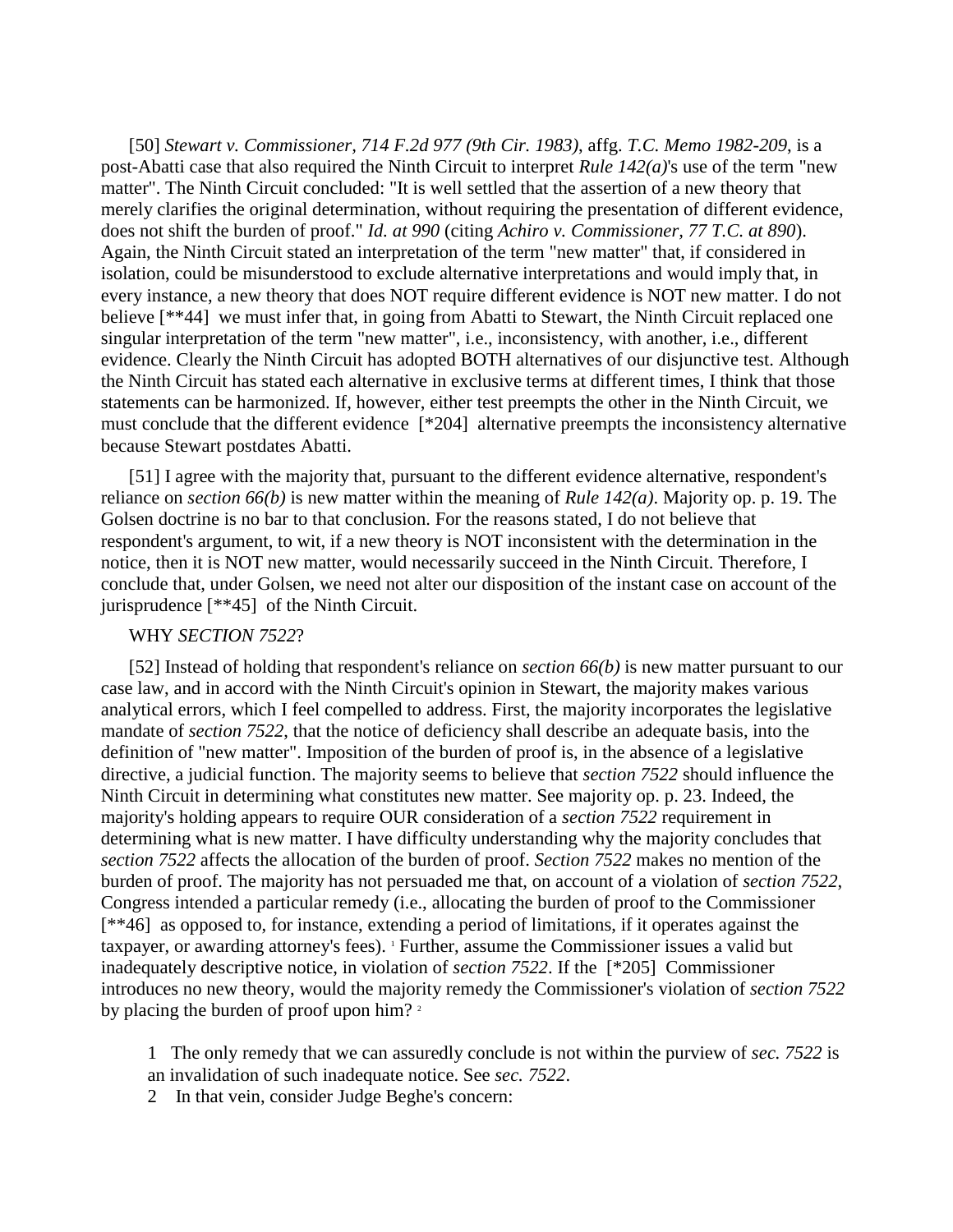that a vaguely broad notice that does no more than state an intention to assess a deficiency in a specified amount is not just a valid notice. It's an empty bottle that can be filled and made specific with any theory and won't thereby be considered an inconsistent theory or as requiring different evidence so as to justify the shifting of the burden of proof to the Commissioner.

Beghe, J., concurring p. 42. Witness the case at bar, where the majority has found that, under the different evidence alternative, respondent raised new matter relative to his vaguely broad notice by trying, with consent, the *sec. 66(b)* issue. It seems a sufficient and appropriate response to Judge Beghe's concern to say that, if a new theory is both not inconsistent with a notice of deficiency and does not require different evidence, petitioner has not been prejudiced by such new theory. Therefore, notwithstanding that the notice may be an "empty bottle", there is no harm requiring redress.

[\*\*47] [53] The majority, however, has convinced itself that a reasonable method for enforcing the requirement of *section 7522* is to allocate the burden of proof to the Commissioner with regard to any new theory that both (1) was not stated or described in the notice of deficiency and (2) requires the presentation of different evidence. Majority op. pp. 23, 25. I do not understand the cumulative aspect of such a test. Clearly, any new theory that requires the presentation of different evidence, thus satisfying the second prong, could not have been stated or described in the notice and, thus, will always satisfy the first prong. Adding the first prong, however, is a rhetorical device that serves only to import the *section 7522* requirement into the new matter inquiry. The majority merely couples one of our traditional disjunctive alternatives, which has been explicitly adopted by the Ninth Circuit, to a restatement of the *section 7522* requirement, to opine on what is a proper means of enforcement for *section 7522*. Such holding is both unnecessary and inappropriate on the facts before us.

## LOOKING BEYOND THE NOTICE OF DEFICIENCY

[54] My second concern with the majority's analysis is its suggestion [\*\*48] that there may be a case in which the Commissioner's intent in drafting the notice of deficiency will determine whether a new theory is new matter under either the inconsistency or different evidence alternatives. The majority states: "Respondent failed to offer any evidence that indicated that respondent considered the application of community property law or *section 66(b)* in making his determination." [\*206] Majority op. p. 16. The majority then finds: "[R]espondent gave no thought to community property law or *section 66(b)* when the notice of deficiency was prepared." Id. at 17. That finding, the majority continues, "supports our conclusion that *section 66(b)* was not implicit in the notice of deficiency." Id. Although the majority makes obeisance to the determining force of the notice's language ("The objective language in the notice of deficiency remains the controlling factor." Id.), the fact that the majority finds "support" in respondent's failure to consider *section 66(b)* suggests that intent has some role in determining whether a new theory is a new matter. If intent plays some role, then there is the possibility that, in a close case, intent (or lack thereof) could tip the balance. [\*\*49] I disagree, and think that the majority should make it clear that there is no connection between the Commissioner's intent and whether a new theory is implicit in a notice of deficiency.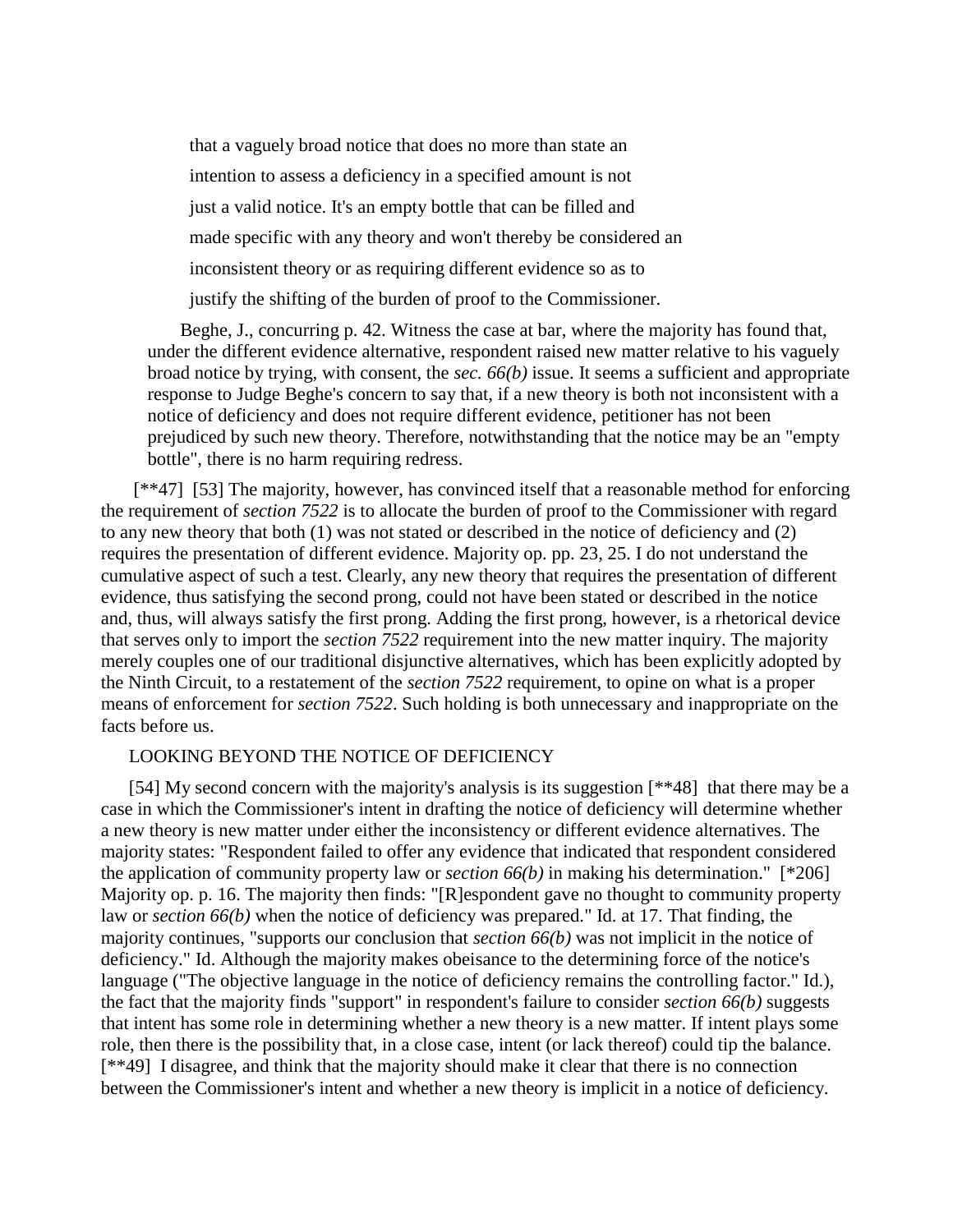[55] Consider two taxpayers, each with unreported income, each married and filing separately, and each residing in a community property jurisdiction. Each receives an IDENTICAL notice determining a deficiency in income tax on account of the omission of \$ 100 in gross income. The notices do not mention *section 66(b)*. Each taxpayer concedes receipt of the \$ 100 and its taxable nature. Each pleads, nevertheless, that, as the receipt was community property, he is taxable only on one-half. In one case, in determining the deficiency, it was the Commissioner's intention (unexpressed in the notice) to disallow the benefits of community property under *section 66(b)*. In the second case, the Commissioner was unaware that the receipt was community property. He becomes aware only after his right to amend the answer without leave of Court has expired. See Rule 41(a). The Commissioner's awareness may be a factor in determining whether, under Rule 41(a), the Court should give leave to amend the answer to incorporate [\*\*50] the new theory. Assuming leave to amend is given, the question of whether the new theory constitutes new matter under *Rule 142(a)* involves different considerations, viz, whether the new theory is inconsistent with the notice or requires different evidence. Simply stated, it would violate principles of horizontal equity to place the burden of proof on the taxpayer in the first case and on the Commissioner [\*207] in the second case, when both taxpayers have identical tax attributes and received identical notices.

#### **CONCLUSION**

[56] I fail to see what the majority's analysis adds to the jurisprudence of this Court, when attention to *Golsen v. Commissioner, supra*, would allow us to dispose of this issue without discussing *section 7522* or respondent's intent. The Court is always free to place the burden of proof on respondent pursuant to the first sentence of *Rule 142(a)*, which provides: "The burden of proof shall be upon the petitioner, except as otherwise  $**$  \* determined by the Court". <sup>3</sup> Placing the burden on respondent BECAUSE *section 7522* MAKES something "new matter", which otherwise is not, obfuscates not only our interpretation of the Ninth Circuit's jurisprudence, [\*\*51] but our own jurisprudence as well. For the foregoing reasons, I respectfully concur in result.

3 That portion of the rule would support the result that Judge Beghe would accomplish, and satisfy his pragmatic concern, without doing violence to the term "new matter".

[57] CHABOT, WHALEN, and CHIECHI, JJ., agree with this concurring in result opinion.

#### CONCURRENCE OF JUDGE BEGHE

[58] BEGHE, J., concurring: More than 4 years ago Judge Raum made the suggestion that bears fruit today, that *section 7522(a)* provides a justification for shifting the burden of proof to respondent as a sanction for vague notices of deficiency. See *Ludwig v. Commissioner, T.C. Memo 1994-518*.

[59] I write on to respond to some of the objections to the majority opinion expressed in Judge Halpern's concurrence.

[60] Judge Halpern's normative explication of the disjunctive tests for new matter - inconsistency and different evidence -- is impeccable so far as it goes. But he pays inadequate attention to another strand in the Tax Court's jurisprudence on this subject, exemplified by *Sorin v. Commissioner, 29 T.C. 959 (1958)*, affd. per curiam *271 F.2d 741 (2d Cir. 1959)*, [\*\*52] that the Court of Appeals for the Ninth Circuit relied upon, along with Judge Learned Hand's opinion in *Olsen v. Helvering, 88 F.2d 650, 651 (2d Cir. 1937)*, to reverse us for our shifting of the burden of